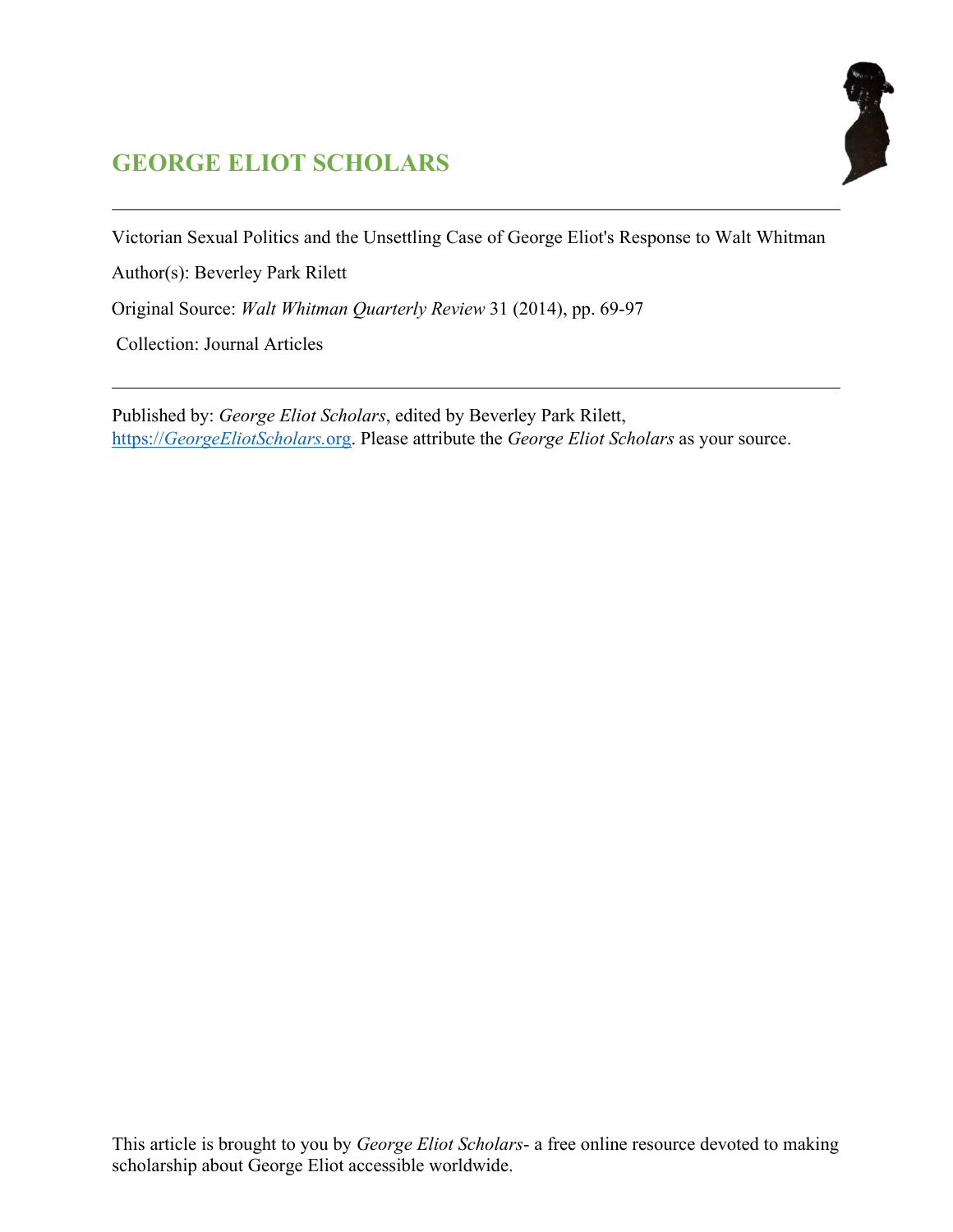## VICTORIAN SEXUAL POLITICS AND THE UNSETTLING CASE OF GEORGE ELIOT'S RESPONSE TO WALT WHITMAN

### Beverley Park Rilett

George Eliot and Walt Whitman, two of the most influential writers of the nineteenth century, are rarely discussed in relation to one another. They did not correspond, nor did either writer ever cross the Atlantic. There may have been several degrees of separation between Eliot and Whitman personally, but even from a distance, the two writers influenced each other's careers. There has been some misconception that Eliot disdained and discounted Whitman. This essay seeks to refute that assumption by examining the context in which Eliot appeared to reject him. Perhaps more significantly, this essay breaks new critical ground by attributing a second review of Whitman's 1855 *Leaves of Grass* to George Eliot.

This study examines statements Eliot and Whitman made about one another, and considers the interrelationships of the people they knew in order to demonstrate that Eliot and her domestic partner George Henry Lewes played significant roles in Whitman's British reception. This new information about their mutual friendships and avenues of promotion supplements several foundational studies of Whitman's British or European reception undertaken by Clara Barrus, Harold Blodgett, Eve Kosofsky Sedgwick, M. Wynn Thomas, Joann P. Krieg, Betsy Erkkila, and Michael Robertson.<sup>1</sup> These scholars have traced Whitman's network of supporters across the Atlantic without noticing that Eliot and Lewes were members of the relatively small circle of influential British intellectuals that embraced and promoted Whitman in Britain early in his career. Finally, this essay posits several reasons why, after initially endorsing Whitman in 1856, Eliot appeared to withdraw her support in 1876. We see in her changing response to Whitman an example of how Eliot responded to the pressures of nineteenth-century sexual politics and her own celebrity status by self-censoring and coding sexuality, particularly same-sex desire, in her fiction, which extends scholarship by Nancy Henry, Kathleen McCormack, Laura Callanan, and Dennis S. Gouws, among others.<sup>2</sup>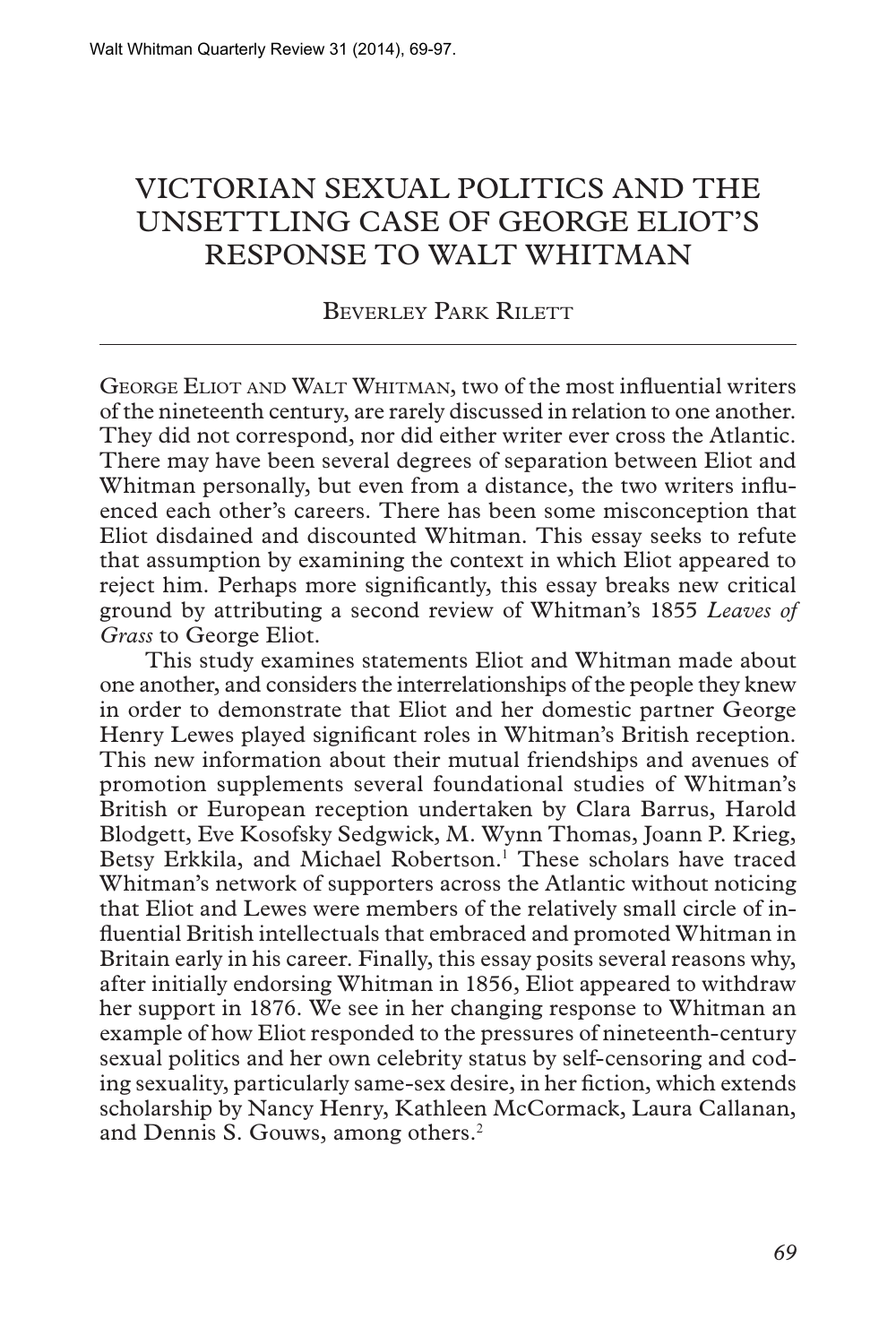The Victorian writer who called herself George Eliot and her partner George Henry Lewes occupied positions of prominence in Britain's literary world at the time Whitman was publishing his various editions of *Leaves of Grass* in the United States. Eliot and Lewes interacted regularly with many of the Victorian era's best-known authors, critics, and publishers.<sup>3</sup> Before she became a famous novelist with the pen name George Eliot—the name on her tombstone, on all her biographies, and by which she still is known—she was Marian Evans, the enterprising journalist. By 1851, she was living independently in London, writing articles and reviews for several periodicals and serving as the managing editor of one of Britain's leading journals, the *Westminster Review*.<sup>4</sup> Her work brought her into contact with prominent intellectuals including George Henry Lewes, a frequent contributor to the *Review.* Lewes was well established in literary London as one of the most versatile of writers and editors. He wrote novels, biographies, philosophy, theater and book reviews, scientific articles, and he abridged plays. In 1850, Lewes co-founded with Thornton Hunt the *Leader* weekly newspaper; in 1860, Lewes became consulting editor of the *Cornhill*, while Hunt assumed leadership of the *Spectator*. By 1865, Lewes had become the inaugural editor of the *Fortnightly Review.* He also acted as adviser for George Smith's *Pall Mall Gazette* from 1865-68 while he was editing the *Fortnightly Review* (Baker and Ross 421). These literary associations demonstrate that Lewes and Eliot, who were a couple by 1852 and living together by 1854, were closely connected with the writers and editors of the Victorian British periodicals that favorably reviewed Walt Whitman's poetry for more than twenty years, specifically the *Westminster Review*, the *Spectator*, the *Cornhill*, the *Pall Mall Gazette*, the *Leader*, and the *Fortnightly Review.*

The copies of Whitman's original *Leaves of Grass* that were circulated in London in the early spring of 1856—remaindered copies of the original 1855 edition—had pasted into them several American notices of the book.<sup>5</sup> The ad hoc front matter, which later was supplemented and incorporated as "Leaves-Droppings" in the 1856 edition of *Leaves*, succeeded in getting Whitman's work noticed. The first review of *Leaves* in Britain, published in the *Saturday Review* on March 15, 1856, included the following:

We have received a volume, bound in green, and bearing the above title, under rather singular circumstances. Not only does the donor send us the book, but he favours us with hints—pretty broad hints—towards a favourable review of it. He has pasted in the first page a number of notices extracted with the scissors from American newspapers, and all magnificently eulogistic of Leaves of Grass. So original a proceeding merits an exceptional course; and therefore we shall confine ourselves to laying before our readers, first, the opinions of the American reviewers, and next giving specimens of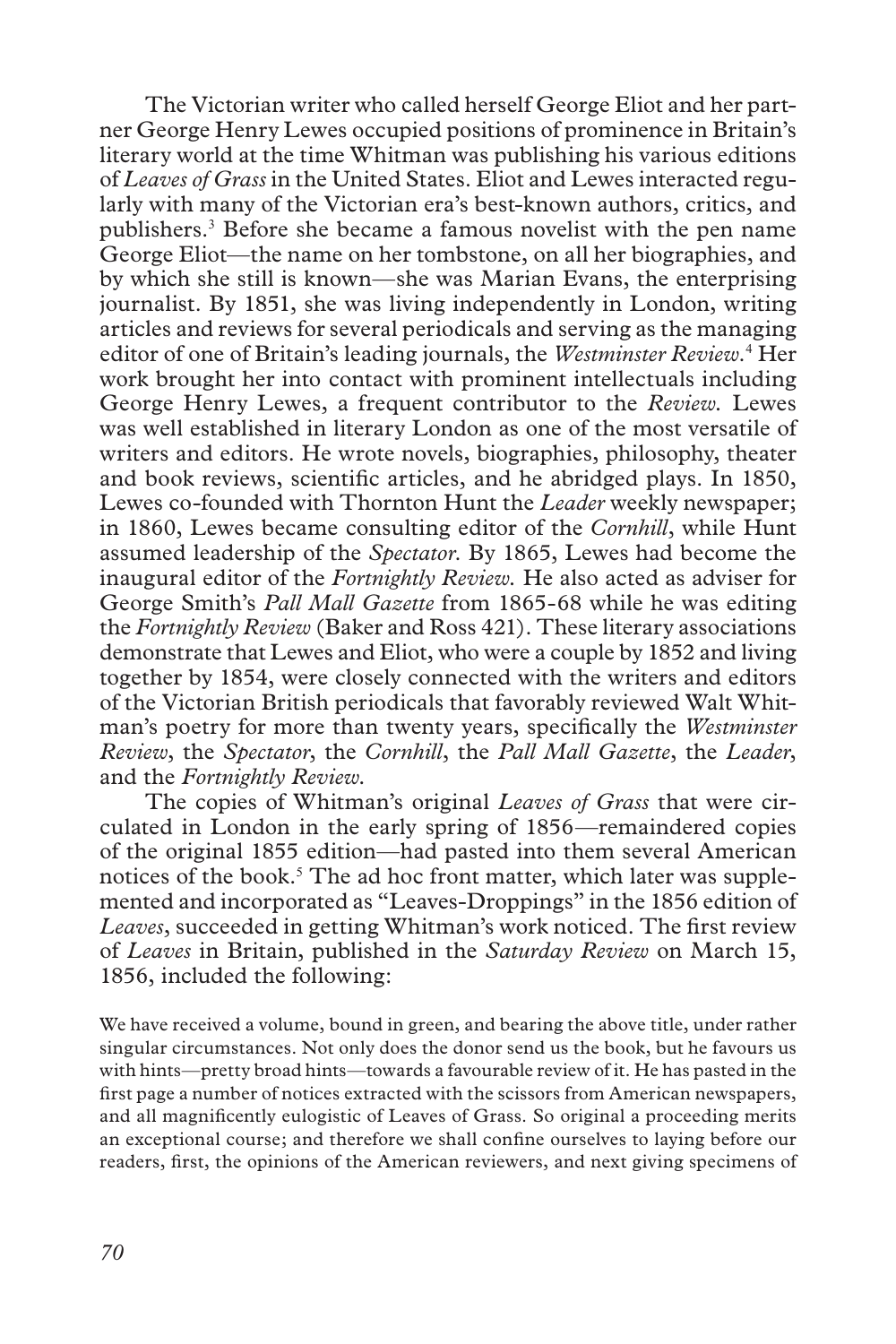Though Whitman was easily identified and outed as the writer of his own glowing reviews,<sup>7</sup> his attempt to demonstrate that America was abuzz over a new poet *did* attract the British literati. One could argue that the ends justified the means, because even though his deception was discovered, negative publicity often generates ample attention and almost as many sales as positive publicity. Though the *Saturday Review* notice did not mention Whitman's self-promotion, it did end, surprisingly, with a refusal to endorse the book. The anonymous reviewer concluded that Whitman's poetry was so frequently "obscene . . . [that] [i]f the *Leaves of Grass* should come into anybody's possession, our advice is to throw them instantly behind the fire." Some readers might have avoided the book based on this advice, but others might have had their curiosity piqued and might well have wanted to judge for themselves what was obscene about this new poetry. As regular reviewers of new literature, Lewes and Eliot probably received a similar volume to the one sent to the *Saturday Review*, but Eliot arrived at a more favorable assessment of Whitman's work.

George Eliot was the first reviewer to write a positive notice of *Leaves of Grass* published in Britain. Two weeks after the *Saturday Review* berated the book, Eliot's appraisal appeared in the April 1, 1856, *Westminster Review* at the end of a long, anonymously published "Belles Lettres" column in which Eliot also reviewed Ruskin's *Modern Painters* and several other contemporary works.<sup>8</sup> Noting that "some Transatlantic critics" believed *Leaves* would initiate a new school of poetry—a comment that seems to allude to the inserted American reviews—Eliot quoted two eleven-line segments from the poem Whitman eventually titled "Song of Myself." She quoted lines 90-100, which begin with, "A child said, What is the grass?" and another segment, lines 684-94, which begins with, "I think I could turn and live awhile with the animals." Evidently, Eliot was drawn to Whitman's scenes of natural beauty—the inherent magnificence of animals, blades of common grass, and an innocent child. Moreover, she contends that these selections are "typical in every respect," which implies that similar scenes of beauty she found throughout Whitman's *Leaves* would be equally worthy of notice. But Eliot adds a caveat—these excerpts are typical only to a point. There is another aspect of Whitman's work that is also representative—some "very bold expressions," which Eliot intentionally withholds from her readers in order to respect "the 'prejudices' of decency" that Whitman contemptuously violates throughout his poetry. Eliot's use of the word "prejudices" and her decision to place this word within quotation marks suggests that she recognizes and defers to the reading public's norms of decency even as she calls them into question as "prejudices." Her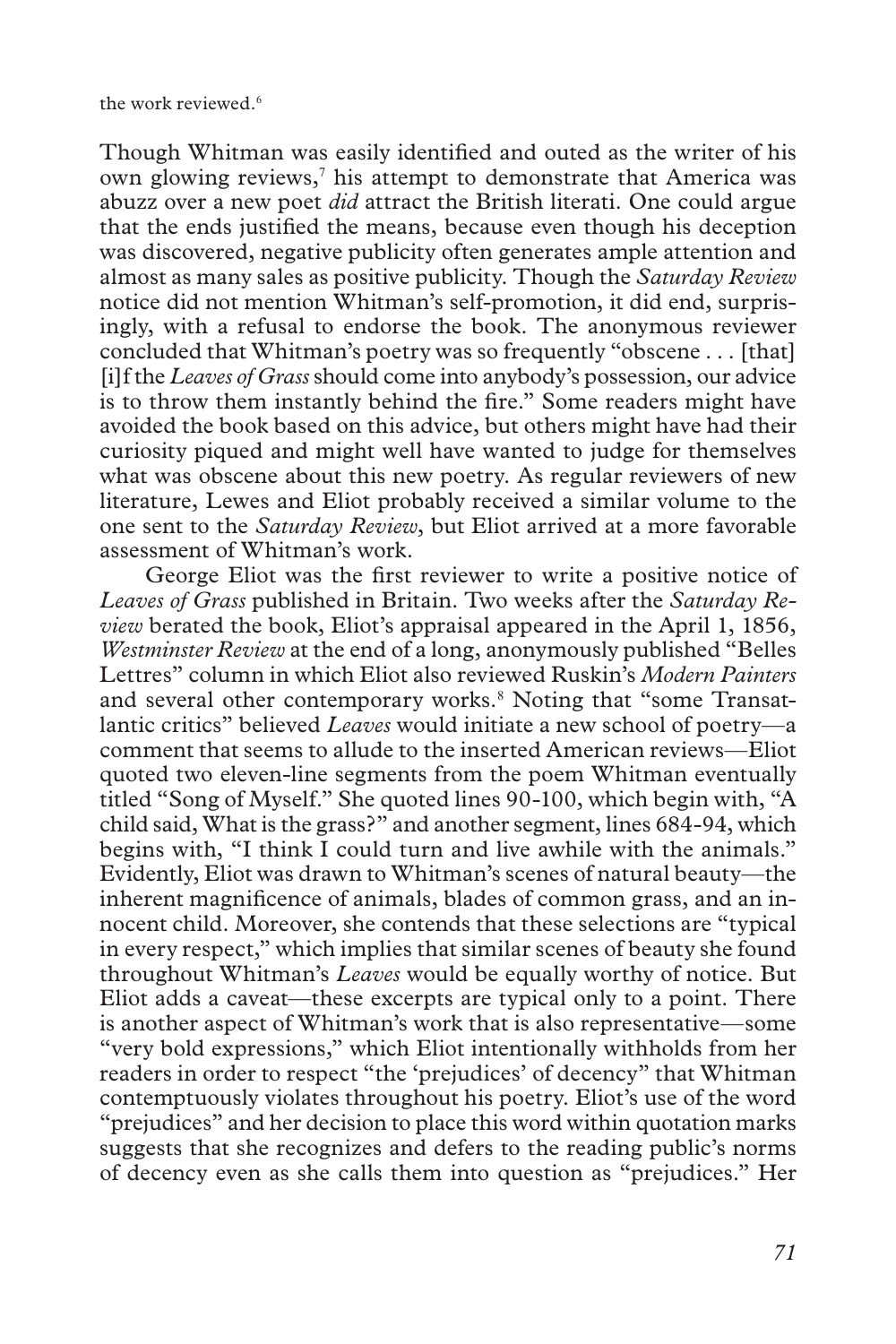own definition of decency, she implies, is less prejudiced, more lenient, though inexpressible within the pages of the *Westminster Review*.

Instead of revolution, Eliot always advocated for gradual social progress; her cautious endorsement of Whitman in this review is entirely consistent with her general philosophy.<sup>9</sup> It is significant that the week after Eliot reviewed Whitman, she began an essay on the nature of tragedy in Sophocles' *Antigone*, a new edition of which had recently been published by Oxford Pocket Classics for the use of schools.10 The two essays were published mere days apart—"The Antigone and Its Moral" appeared in the *Leader* on March 29, and Eliot's review of *Leaves* was part of her "Belles Lettres" column in the *Westminster Review* on April 1, 1856. 11 There are significant parallels between the two. That Eliot was thinking beyond *Antigone* is evident in her comment, "Wherever the strength of a man's intellect, or moral sense, or affection bring him into opposition with the rules which society has sanctioned, there is renewed the conflict between Antigone and Creon."12 While she sympathizes with Antigone's "elemental tendencies," Eliot also insists that Creon must be viewed as a "legitimate ruler":

It is a very superficial criticism which interprets the character of Creon as that of a hypocritical tyrant, and regards Antigone as a blameless victim.…The exquisite art of Sophocles is shown in the touches by which he makes us feel that Creon, as well as Antigone, is contending for what he believes to be the right, while both are also conscious that, in following out one principle, they are laying themselves open to just blame for transgressing another.

### Creon's "established laws" may not be perfect, but they are the necessary means

by which the outer life of man is gradually and painfully being brought into harmony with his inward needs. Until this harmony is perfected, we shall never be able to attain a great right without also doing a wrong. Reformers, martyrs, revolutionists, are never fighting against evil only; they are also placing themselves in opposition to a good—to a valid principle which cannot be infringed without harm. . . . Perhaps the best moral we can draw is that to which the Chorus points—that our protest for the right should be seasoned with moderation and reverence. (Pinney 264-265)

As we turn to consider what in all likelihood was Eliot's second review of *Leaves of Grass*, it will become evident that these passages from her essay on Antigone are relevant to an assessment of her writing about Whitman, who, like Antigone, had good reasons for challenging society's restrictive regulations. Eliot felt compelled to explain in each case that the good of revolution must be balanced against the good of social stability. In each successive article—the first review of *Leaves*, the *Antigone* review, and then the second review of *Leaves*—Eliot appears to have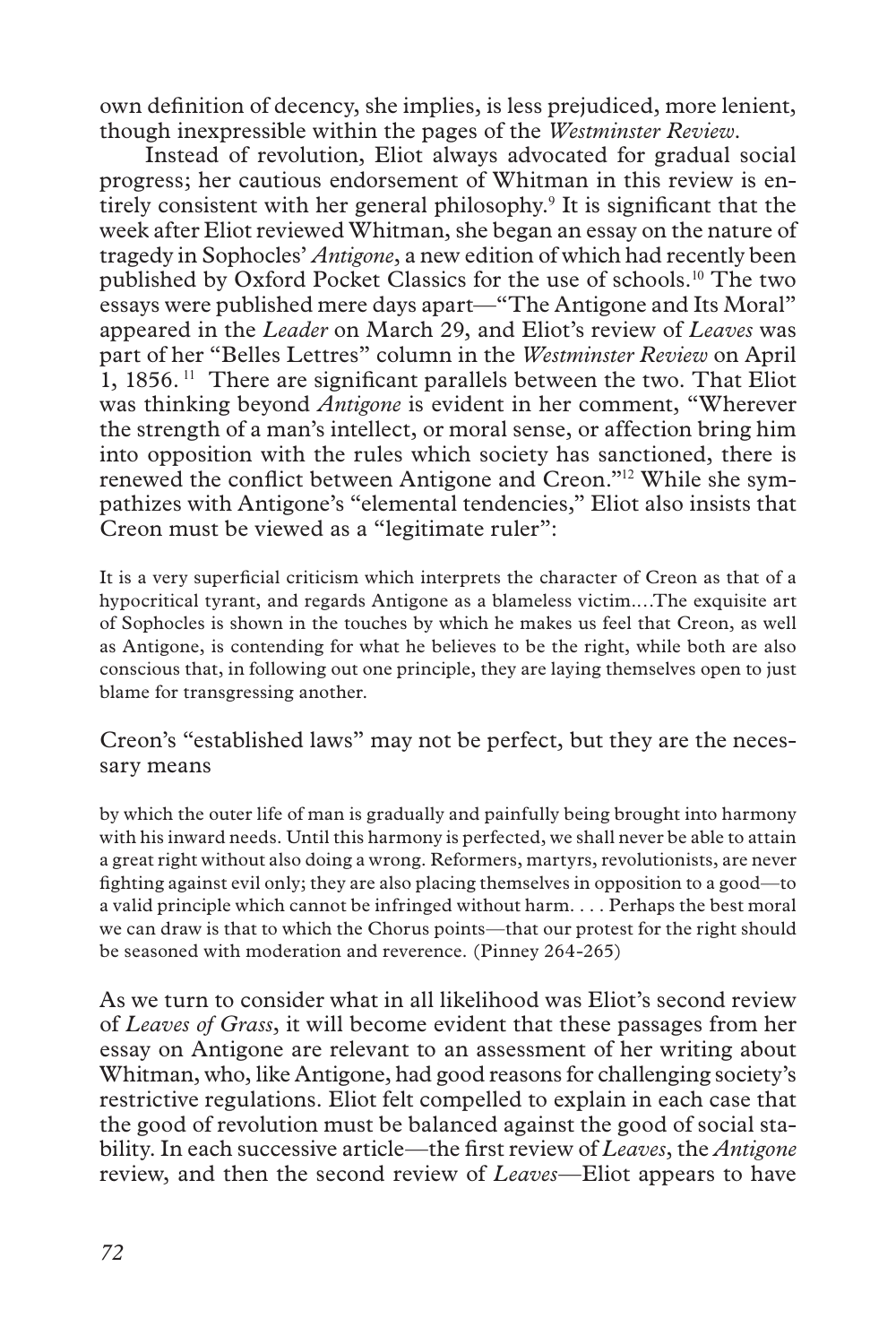reflected on and expanded her position on the ideal balance between individual freedom and responsibility to one's community.

Only a few weeks after Eliot's *Westminster Review* notice of *Leaves of Grass* appeared, another unsigned review of Whitman's work, "Transatlantic Latter-Day Poetry," was published in the *Leader* on June 7, 1856.13 Its conditional admiration of Whitman's poetry bears a number of resemblances to the *Westminster Review* notice. It opens with the acceptance (perhaps on the evidence of the inserted newspaper clippings) that Whitman had become "a certain phenomenon" who "has been received by a section of his countrymen as a sort of prophet," whereas the English generally viewed him "as a kind of fool." According to the *Leader*'s reviewer, however, Whitman was neither a latter-day prophet nor a fool; instead, he had elements of both. His book is described as "strange, grotesque, and bewildering" but also "one of the most amazing, one of the most startling, one of the most perplexing, creations of the modern American mind." To demonstrate "the vividness with which Walt can paint the unhackneyed scenery of his native land," the reviewer presents "a panorama" of twenty-four lines—the same theme and nearly the same number of lines that Eliot had selected for her *Westminster Review* notice.

Most significantly, the heart of the *Leader* review carries the same message as the *Westminster Review*'s: the writer, while delighting in Whitman's "noble soul," contends that the poet has gone too far, which, unfortunately, has the "effect of discrediting what is genuine by the show of something false." The "key to this book," according to this reviewer, is the "[t]he singularity of the author's mind" in which he "sympathizes deeply with humanity; riots with a kind of Bacchanal fury in the force and fervour of his own sensations; will not have the most vicious or abandoned shut out from final comfort and reconciliation . . . and beholds all beings tending towards the central and sovereign Me." These insights are complimentary, but again we find a caveat. The *Leader* reviewer deplores Whitman's intention to "remove the veil" from the subject of human sexuality, as stated in his opening poem (which became "Song of Myself"):

Through me forbidden voices,

Voices of sexes and lusts . . . . voices veiled, and I remove the veil,

Voices indecent by me clarified and transfigured.

I do not press my finger across my mouth,

I keep as delicate around the bowels as around the head and heart,

Copulation is no more rank to me than death is.

I believe in the flesh and the appetites  $\dots$ .<sup>14</sup>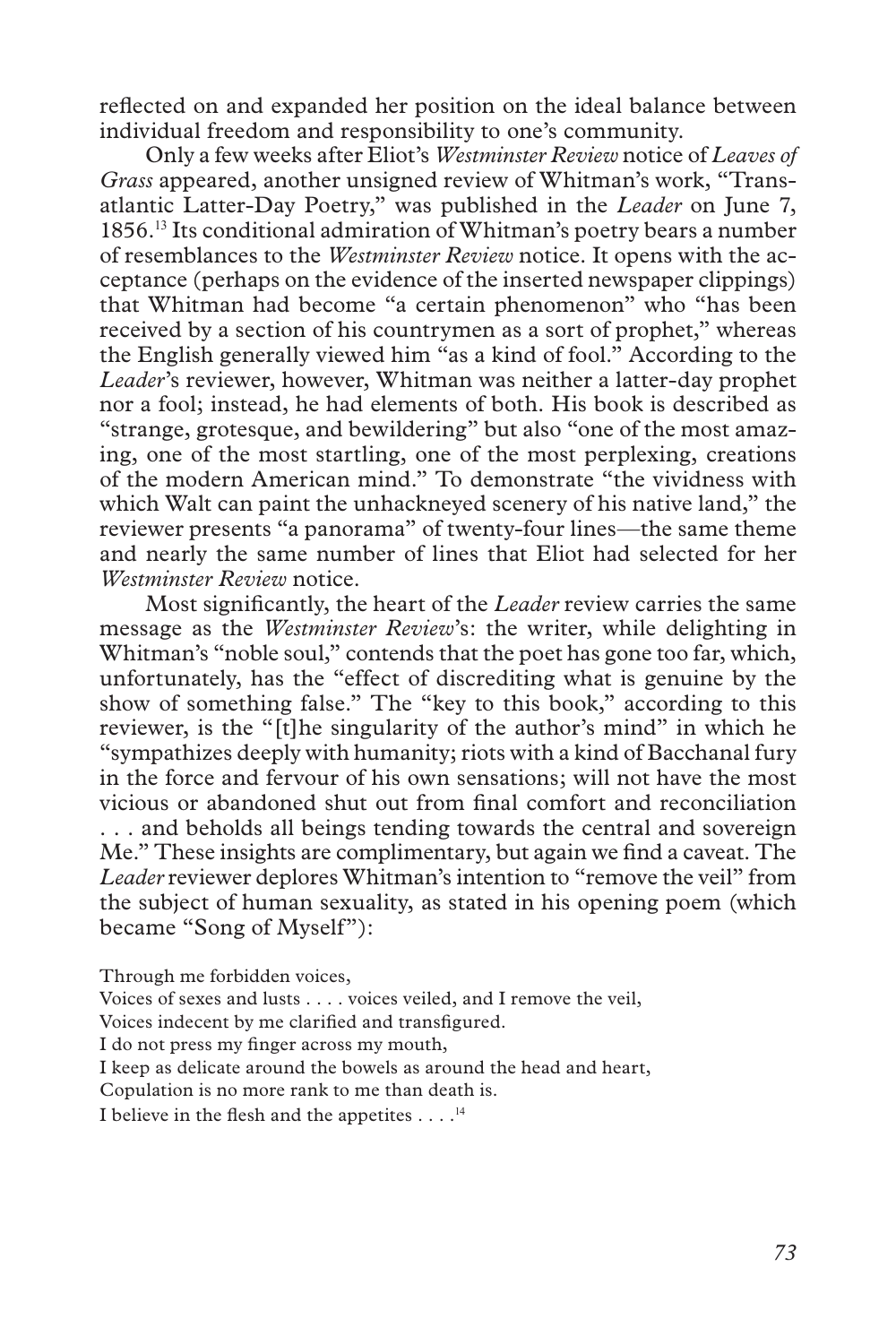The review ends with a limited endorsement of Whitman's *Leaves*: "[E]specially do we deplore the unnecessary openness with which Walt reveals to us matters which ought rather to remain in a sacred silence. It is good not to be ashamed of Nature; it is good to have an all-inclusive charity; but it is also good, sometimes, to leave the veil across the Temple." Where Whitman insisted on removing the veil, Eliot preferred to leave it in place. This assessment echoes Eliot's cautionary *Westminster Review* notice, which censured Whitman's "very bold expressions" for showing "contempt for the 'prejudices' of decency" even as she endorsed the rest of his poetry. It also presents a strikingly similar message, as we have seen, to Eliot's essay that qualified Antigone's heroism by emphasizing her social recklessness. Throughout Eliot's writing, a desire for social progress is tempered by a belief that change must be gradual rather than revolutionary if it is to last. The overall message of the *Leader* review, especially its concern about Whitman's "unnecessary openness," is remarkably consistent with the messages of Eliot's earlier articles.

In 1856, the *Westminster Review* and the London *Leader* weekly newspaper were among the leading literary periodicals. These positive though tempered reviews helped popularize Whitman's first edition of *Leaves of Grass* with a select group of intellectuals, if not with the British reading public at large. Given the importance of these early reviews, it is somewhat surprising that scholars have not previously connected George Eliot and George Henry Lewes to Whitman's British supporters. One should bear in mind, however, that literary reviews were published anonymously in most Victorian periodicals and tracking down the authors of anonymous reviews can be challenging or futile. Though the publications themselves have survived, there are many instances in which the records of contributors have not; in such cases a determination of authorship must rely on circumstantial evidence.

The unsigned *Leader* review, "Transatlantic Latter-Day Poetry," was attributed to George Henry Lewes in 2007.<sup>15</sup> No source is listed for this attribution to Lewes, but it was probably Edward Dowden's addendum to Richard Maurice Bucke's biography, "English Critics on Walt Whitman."16 Dowden quotes from a letter William Michael Rossetti wrote him in 1884—twenty-eight years after the review was published and after both Lewes and Eliot had died—in which Rossetti attributed to Lewes the first British review of *Leaves of Grass*. Rossetti was not sure that Lewes had written the 1856 review but reasoned that, because Lewes was then editor of the *Leader*, it was "generally accepted as being his." This was a reasonable assumption because Lewes did write the *Leader*'s "Literature" column at the time, but Rossetti's partially-informed assumption hardly qualifies as definitive proof that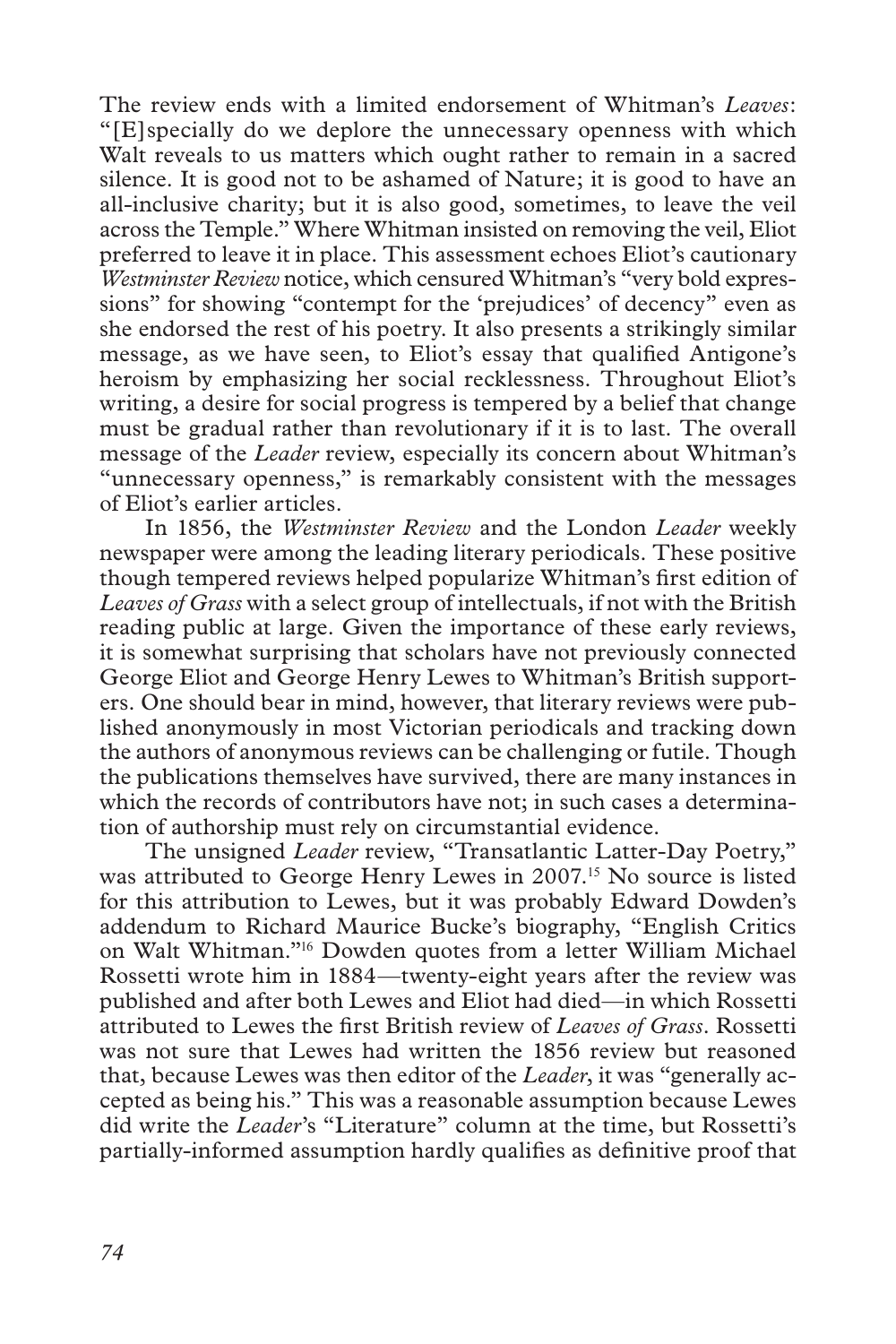Lewes was the author. The preponderance of evidence suggests that George Eliot wrote it.

First, biographical evidence supports the likelihood that George Eliot wrote a second, longer review of Whitman's *Leaves*. Lewes was unwell for several weeks prior to the review's June 1856 publication. From May to August 1856, the couple visited the Welsh coast so that Lewes could rest from his writing and take some fresh air away from London, in addition to pursuing his new interest in marine biology. When Lewes was ill, his physicians would instruct him to take "rest cures" or spa vacations; Eliot sometimes wrote Lewes's columns for him during these periods of rest.<sup>17</sup> It is evident from a letter penned on June 6 that Eliot was very concerned about Lewes's health at this time: "The partial rest from writing he has had, and the change of air, have already done him good, and I am hoping that with two more months of this life he may even get rid of that terrible singing in his ears which has never left him since the commencement of his illness two years ago."<sup>18</sup> Eliot's biographers and bibliographers concur that it was not unusual for Eliot to write articles to help fill out Lewes's periodicals.19 She was a brilliantly capable and helpful mate who read to Lewes regularly, translated research materials for him, and occasionally relieved him of his writing duties.

Evidence collected by Eliot's bibliographers, William Baker and John C. Ross, does not rule out the prospect that Eliot wrote the *Leader* review.20 Baker and Ross state that Eliot "provided a string of relatively short articles and reviews for the *Leader* published between 17 March 1855 and 30 August 1856," and they calculate, "Between March 1855 and August 1856, GE recorded payment for 21 articles for the *Leader*, at £1.1s apiece" (421, 428). Though the title "Transatlantic Latter-Day Poetry" does not appear in Lewes's or Eliot's notebooks, the notebooks' jottings are more anecdotal and partial than completely accurate records. That is, there is room for further investigation. Baker and Ross admit that their conclusions are necessarily provisional, that "attribution to her of items written during this time must remain 'plausible' rather than definite" (420). The uncertainty of these specialists regarding exactly which articles Eliot wrote during this period adds to the possibility that along with her other review essays, Eliot managed to write a second, longer review of Whitman's *Leaves* for the *Leader* in late May, 1856. There is also internal rhetorical evidence that the two reviews were written by the same author, which becomes apparent when the two reviews are closely read in tandem.

Along with their similar moderated endorsement of Whitman's achievement, a comparison of the *Leaves of Grass* reviews in the *Westminster Review* and the *Leader* reveals some shared idiosyncratic characteristics. The distinctive term "Transatlantic" is used in both reviews,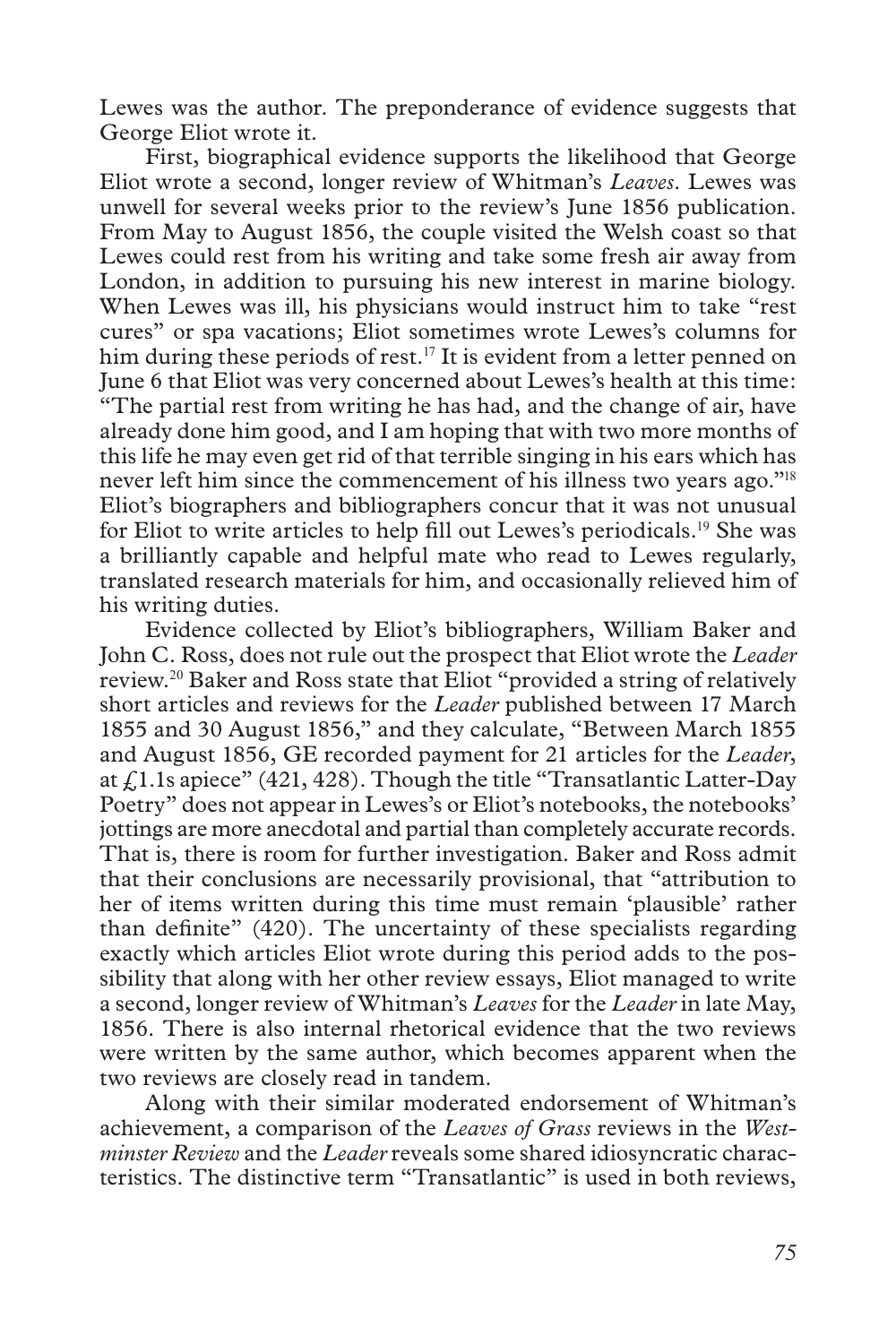for example. Furthermore, the *Leader* essay on Whitman happens to follow a discussion of Ruskin's *Modern Painters*, which Eliot reviewed enthusiastically in the same "Belles Lettres" column as Whitman's *Leaves.* As Thomas Pinney, the compiler of Eliot's essays has noted, it was not unusual for Eliot to review the same books for each periodical in two different essays.<sup>21</sup> She admired John Ruskin, and had reviewed "Ruskin's Lectures" for the *Leader* two years earlier, on June 10, 1854.<sup>22</sup> Even more relevant is the fact that Ruskin is on Eliot's mind in June 1856, as demonstrated by an offhand comment she wrote that month to her friend Barbara Leigh Smith Bodichon—that, in her opinion, Ruskin "is the finest writer living."<sup>23</sup>

There are some additional reasons for ascribing Eliot as the author of the June 1856 *Leader* review of Whitman's *Leaves of Grass*. Though he collected his editor's monthly stipends, Lewes did not write any other reviews while the couple was visiting the Welsh coast from early May to August in 1856, whereas Eliot was busy writing reviews for both the *Westminster Review* and the *Leader* the entire time. Furthermore, Lewes was a highly versatile thinker and writer who was capable of writing on a wide range of topics, but he had not previously demonstrated an interest in American poetry. Only one month before her review of Whitman's *Leaves of Grass*, however, Eliot reviewed Rufus Griswold's *The Poets and Poetry of America.*24 In her journal, Eliot records that she finished the Griswold review on February 19, 1856. The *Leader* printed her article eleven days later.25 Published in 1848, Griswold's collection of selected American poets could not have included Whitman's *Leaves*, which did not appear until 1855. Nevertheless, reviewing Griswold's American poetry collection probably piqued Eliot's interest in the subject, so that when Eliot was sent Whitman's volume the next month, she was predisposed to review it.

Rufus Griswold represents an interesting transatlantic connection between Whitman and Eliot, though he was a friend of neither. Griswold was among the earliest American reviewers of Whitman's book of poems. In her study of the poetry marketplace of Antebellum America, Susan Belasco calls Rufus Griswold an "influential" poetry critic, "who by the mid-1840s was making a significant name for himself as a compiler of successful anthologies of poetry."26 Instead of praising Whitman's Leaves of Grass, Griswold called it "a mass of stupid filth" and a "gross obscenity" unworthy of Emerson's esteem, and he ended the review with the Latin phrase "*Peccatum illud horribile, inter Christianos non nominandum*," which translates as "that horrible sin not to be named among Christians."<sup>27</sup> Griswold's comment, now notorious among Whitman scholars, represents the earliest explicit denunciation of the homoerotic element in Whitman's poetry.28 His use of the Latin phrase implies an understanding between the critic and his expected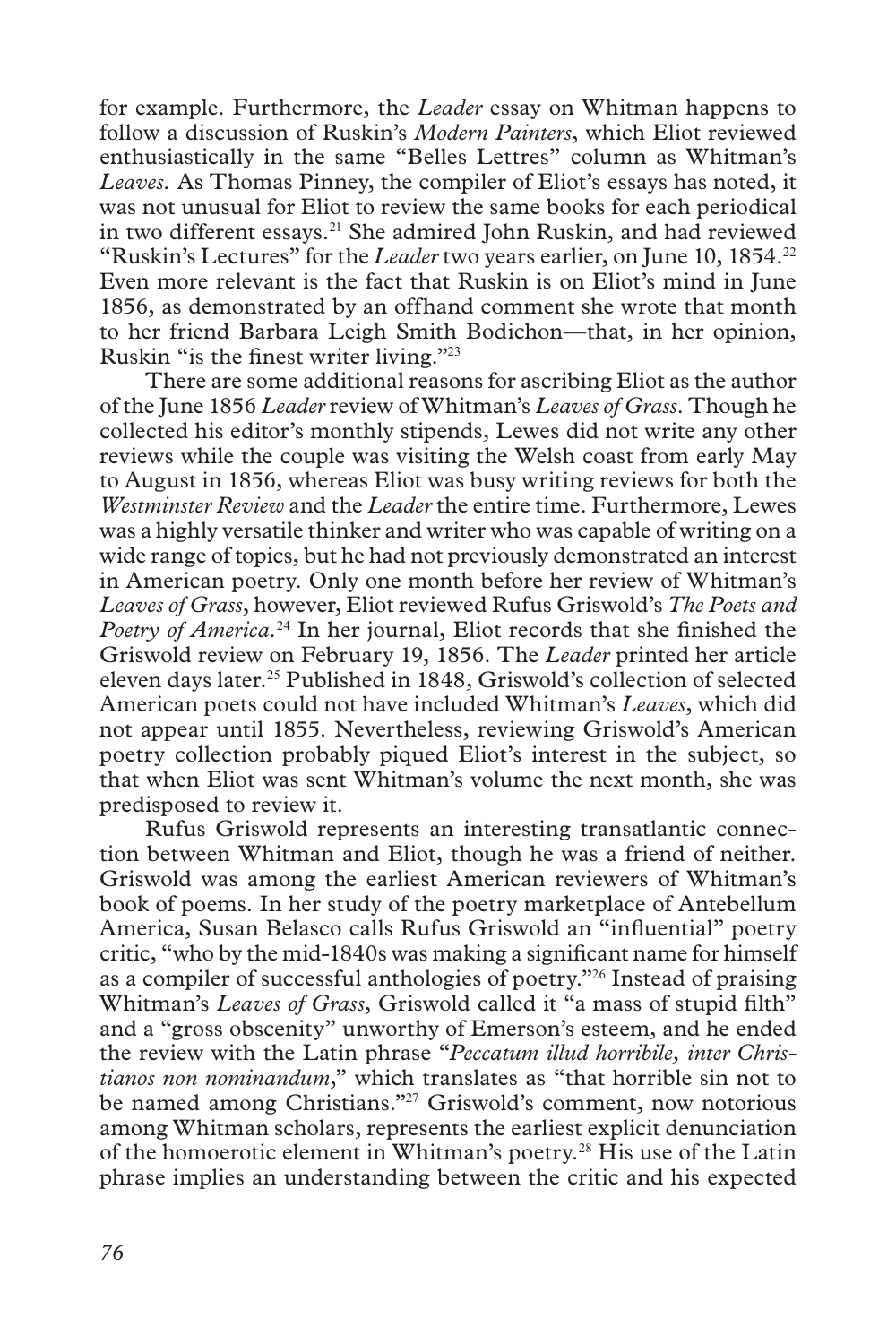audience; Griswold used it with the assumption that readers not only would comprehend this inference about Whitman, but also that they would be repelled by it.

After reading Griswold's scathing review, however, Whitman found a way to use it to his advantage. As Heather Morton has reported, Griswold's contemptuous review of the 1855 *Leaves* was one of the newspaper clippings Whitman pasted into the books he sent to British reviewers. Morton's speculation about Whitman's motivation raises some interesting possibilities:

On one hand, the accusation of homosexual activity brought it to public attention and might have served as a form of social, albeit negative, recognition. If Whitman wanted to enfranchise men who experienced same-sex desire, advertise to them, this review would certainly have done the trick. Even those readers who strongly disapproved might be titillated into investigating what all the fuss was about, and there was the book, already in hand.…The sexual scandals attending Byron's career had done nothing to diminish his readership—much the opposite.<sup>29</sup>

Morton's point is shrewd. It may be that Whitman was attempting to balance his own glowing reviews with a negative one to give the impression of a fair sample, but there were other negative reviews besides Griswold's he could have chosen. Griswold was alone among American reviewers in arguing that *Leaves of Grass* described sexual contact between men (and that it should be condemned for doing so). According to Eve Kosofsky Sedgwick and Joann P. Krieg, *Leaves of Grass* was recognized by British readers long before the Americans as involving same-sex eroticism.<sup>30</sup> It is possible that Griswold got this notion from fellow staff writers at the *Westminster Review* where, by an interesting coincidence, Griswold contributed short reviews of American literature in 1852-1853.<sup>31</sup>

Even if the Griswold review *was* pasted into Eliot's review copy of *Leaves of Grass*, there is no way to determine whether or how this dubious supplement would have influenced her endorsement of Whitman. We are on firmer ground in stating that Eliot's positive impression would have been enhanced by reading Ralph Waldo Emerson's now-famous letter to Whitman greeting him at the beginning of a great career, a reprint of which also had been pasted into the books.<sup>32</sup> Emerson's connections to Eliot and Emerson's connections to Whitman, respectively, have been examined by others, but their interesting triangular relation has not been previously noted. Eliot and many of her circle knew and esteemed Emerson. Emerson's recommendation of the unknown American poet certainly opened doors for Whitman at important British periodicals.<sup>33</sup> And in Eliot's case, her personal appreciation of and attraction to Emerson (she called him "the first *man* [she had] ever seen") would have been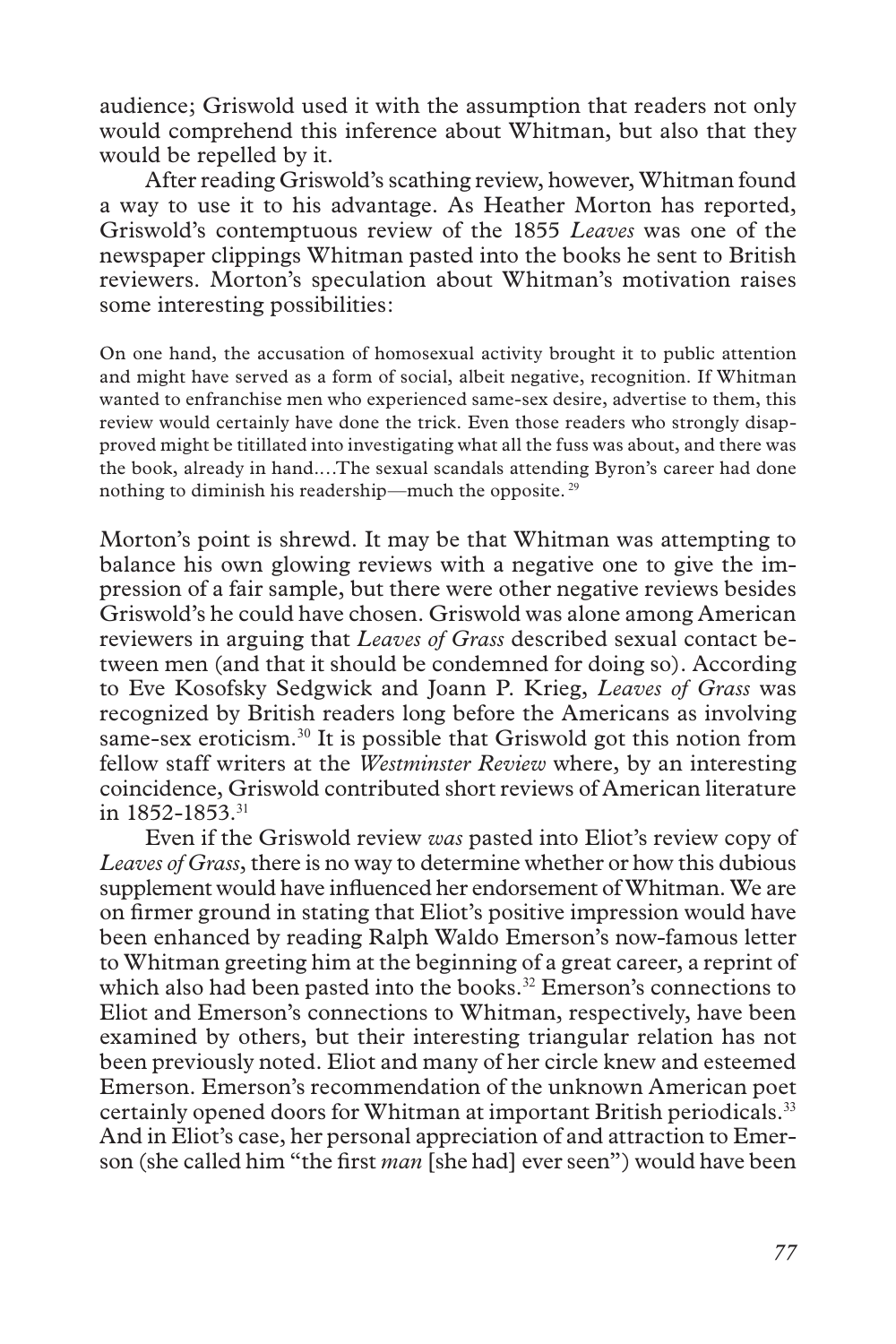a strong incentive for her to review Whitman's volume of poetry.34 Emerson had not yet met Whitman in person when he wrote the new poet that crucial letter of praise. Whitman had heard Emerson's lecture on "Nature and the Powers of the Poet," which he had found inspirational. Emerson received one of the first copies of Whitman's newly printed *Leaves of Grass.*<sup>35</sup> On receiving Emerson's enthusiastic reply, Whitman reprinted and circulated it. Without Emerson's letter of endorsement, the British literati likely never would have heard of Whitman.

Emerson's praise of Whitman during a lecture had another bolstering effect on Whitman's British reception when, long before Moncure Daniel Conway moved from his native America to London to become Whitman's unofficial British agent and greatest publicist, Conway was inspired by Emerson's lecture to seek out Whitman's poetry and the poet himself.36 As Whitman's primary literary agent in Britain, who published reviews on both sides of the Atlantic and tirelessly sought an English publisher for Whitman, Conway played a significant role in gaining recognition for Whitman and his work in Britain. What is more relevant here, however, is that both Emerson and Conway forged connections with Eliot and Lewes, whose access and influence with important British periodicals helped gain a foothold for Whitman's initial reception in Britain.

Like Whitman, Eliot had a connection with Emerson, but her relationship with the famous American essayist, lecturer, and poet was more personal than professional. Eliot met Emerson in 1848 at the home of two of her close friends, Charles and Cara Bray. They developed an instant rapport over their shared enthusiasm for Jean Jacques Rousseau's *Confessions*, which famously achieved a new level of candor in what could be admitted in an autobiography.37 Whitman, Emerson, and Eliot shared a passion for reading French literature, which was much franker than British or American writing, for example, in depicting human sexuality.<sup>38</sup> They particularly admired George Sand and Jean Jacques Rousseau, but in their own writing, Emerson and Eliot were inclined to be far more conservative than Whitman was. Both Emerson and Eliot cautioned fellow writers to be more reticent about sexual subjects. Emerson specifically had advised Whitman to omit the frankly sexual poems from his 1860 edition of *Leaves of Grass*, a judgment with which Eliot surely would have concurred, given her disparagement of his "very bold expressions" and "unnecessary openness" in her 1856 reviews. There is no record of her response to Whitman's 1860 edition of *Leaves*, which some have viewed as sexually bolder for including the "Children of Adam" and "Calamus" sections.<sup>39</sup> By then, Eliot had given up reviewing the creative works of others, and was writing them herself.

After 1857, Eliot withdrew almost completely from the world of periodical publications. She had turned her attention to writing fiction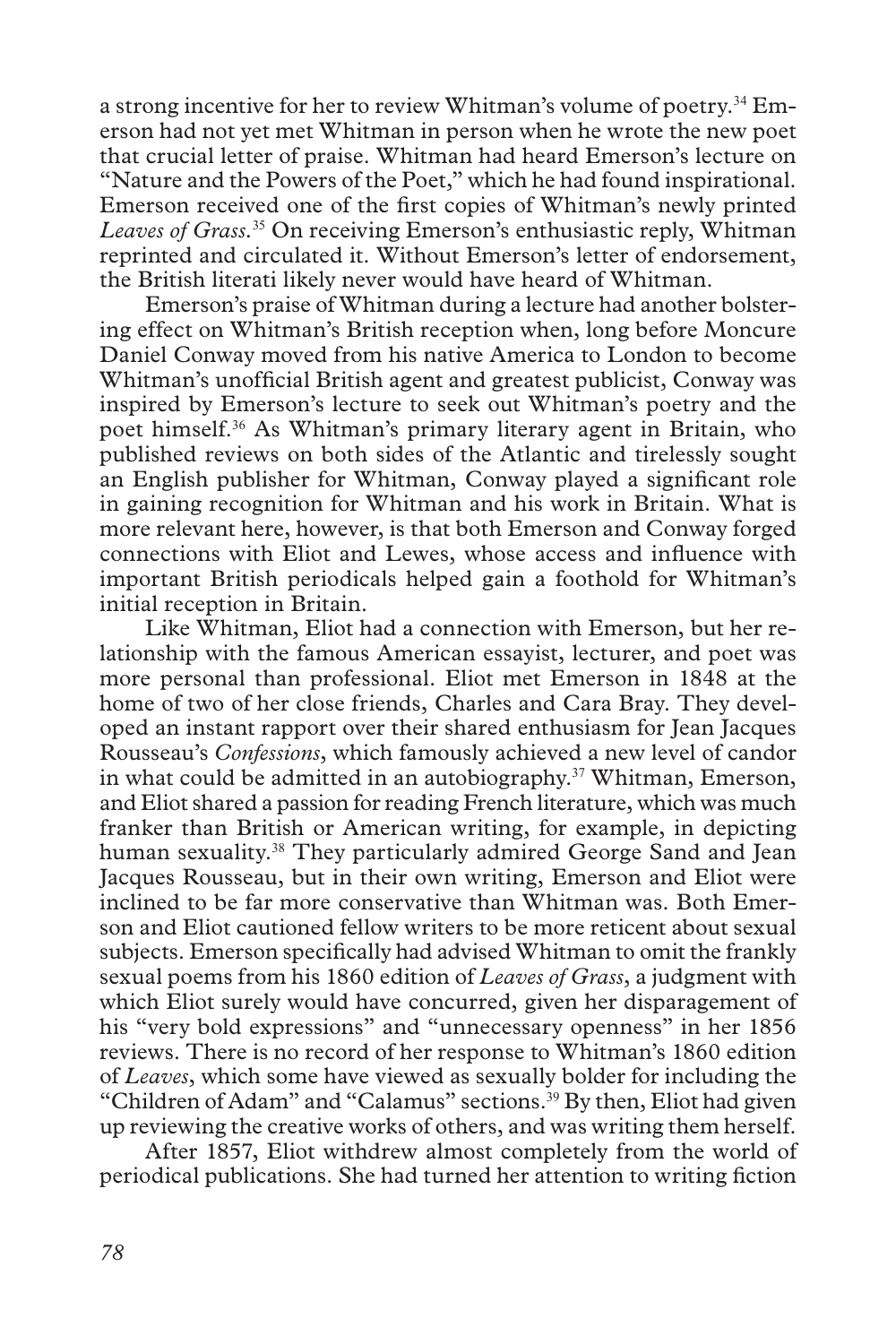in September of 1856 and afterward wrote little else. This decision resulted in immediate and lasting literary success, which allowed Eliot and Lewes by 1863 to purchase a large London home, dubbed "the Priory," where they entertained intellectual friends and associates at Sunday afternoon salons for most of the next fifteen years, until Lewes's death. Their early years together were difficult for Eliot, who receded from the world of her professional peers as she became known as the woman who was living "in sin" with Lewes, a married man. Primarily to escape the consequences of having anyone associate her writing with the much-discussed scandal of her relations with Lewes, she decided to write all her fiction under the pseudonym "George Eliot." She believed the pen name, which she called the "iron mask of my incognito," was a necessary disguise—but painful too, because it required her to lie to her closest friends.40 By 1859, Eliot's first novel *Adam Bede* had catapulted her to stardom, and made her so rich and famous that her anonymity became impossible to maintain. Eliot evaded questions and clung to her story that she was not the author until an imposter began to claim unearned recognition and payment. Though fame and wealth helped mitigate the discomforting loss of privacy, exposure was not entirely positive. This contextualizing information will not be new to scholars of George Eliot, but it is important to explain Eliot's willingness to hide behind a protective lie in order to win social approbation. Fame, along with a strong aversion to biographers' curiosity about her, kept Eliot cautious about her public reputation. As Rosemarie Bodenheimer has demonstrated, Eliot was conscious of writing even her private letters for a wider public audience that was constantly judging her. $41$ 

Though Eliot's tendencies toward reticence are well established, a comment that she made about Whitman in April 1876 is nonetheless surprising, for it suggests that she had completely reversed her former appreciation of the poet. A simple reading—that Eliot rejected Whitman—does not take into consideration the constellation of circumstances and relationships that may have influenced her statement. Before turning to Eliot's 1876 pronouncement, some second-hand reports from mutual friends of Eliot and Whitman help illuminate what Eliot and Whitman thought of one another during the interim years between her positive reviews of his work in 1856 and her apparent rejection of it twenty years later.

Before 1868, Whitman's *Leaves of Grass* was known in England only among a relatively small but influential circle of the British literati, including Eliot, Lewes, and a cohort of other talented writers and artists, most of whom were their friends—Robert Buchanan, Alfred Lord Tennyson, John Addington Symonds, John Ruskin, Algernon Charles Swinburne, William Michael Rossetti, for example, along with some less famous intellectuals such as Henry Sidgwick, Oscar Browning,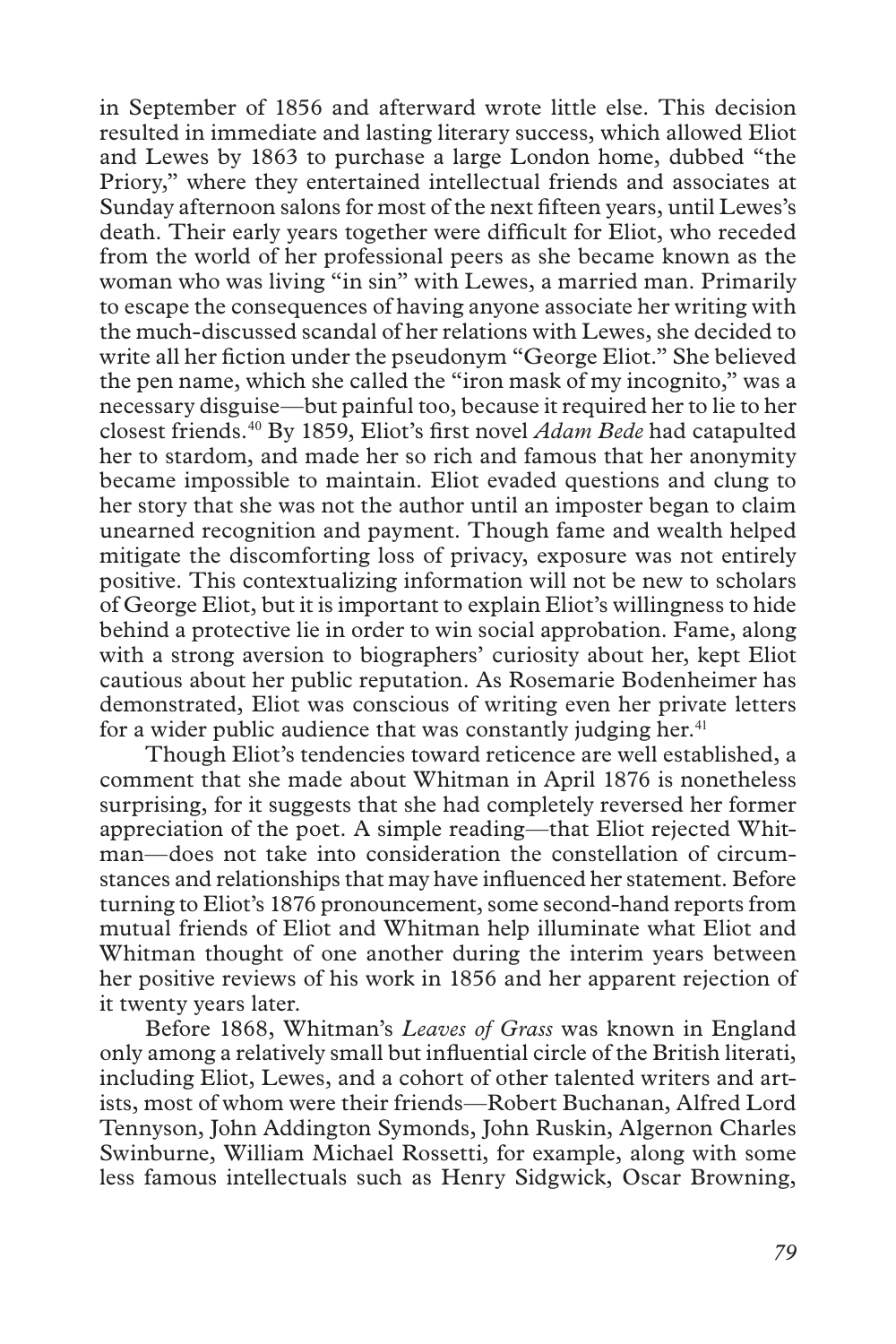Frederick W. H. Myers, Richard Monkton Milnes (Lord Houghton), Roden Noel, Moncure Daniel Conway, and William Bell Scott.<sup>42</sup> Scott was one of the first British readers of Whitman's 1855 *Leaves*, and because he was an old friend of Lewes, he may have been the conduit through which Eliot first noticed the work, which led to the reviews that helped spread the word that Whitman was a serious and important poet. Though Eliot won readers for Whitman by reviewing *Leaves* in prominent publications, Lewes also seems to have helped Whitman's British reception a great deal in the early years. It appears more than coincidental that Whitman enthusiasts placed their reviews and articles about Whitman in publications Lewes either edited or in which he had friends on staff. For example, as editor of the new *Fortnightly Review*, Lewes included essays by two of Whitman's most devoted disciples: Robert Buchanan, who had moved to London from Scotland, and the above-mentioned American expatriate Moncure Daniel Conway, whose enthusiastic essay reported on a personal meeting with Whitman in America.

By all accounts, the efforts of Eliot and Lewes on Whitman's behalf were small in comparison with the effect on Whitman's popularity and influence generated by the publication of William Michael Rossetti's 1868 British edition of *Poems of Walt Whitman*—a selection of the least controversial poems from the poet's 1867 American edition—which amounted to about half of the entire volume. In order to get past new British obscenity laws, Rossetti and his publisher John Camden Hotten ultimately chose to eliminate any "decidedly offensive" poems, including the "Children of Adam" and "Calamus" clusters (though Rossetti did print a few individual "Calamus" poems), the poem later called "Song of Myself," and many others. In his twenty-seven page "Prefatory Notice," Rossetti justified his editorial decisions: "My choice has proceeded upon two simple rules: first, to omit entirely every poem which could with any tolerable fairness be deemed offensive to the feelings of morals or propriety in this peculiarly nervous age; and, second, to include every remaining poem which appeared to me of conspicuous beauty or interest."43 Although Conway's role in promoting Whitman in Britain has been given surprisingly scant attention by Whitman scholars,<sup>44</sup> William Michael Rossetti's contribution to Whitman's fame in Europe *has* been deservedly recognized. As one of the founding members of the Pre-Raphaelite brotherhood and an author of hundreds of literary essays, Rossetti's position within the literary establishment was well secured; his championing of Algernon Swinburne and Whitman against mid-Victorian prudery was especially important to the literary reputations of these poets who challenged the boundaries of literary (and sexual) conventions.45 On several occasions Whitman expressed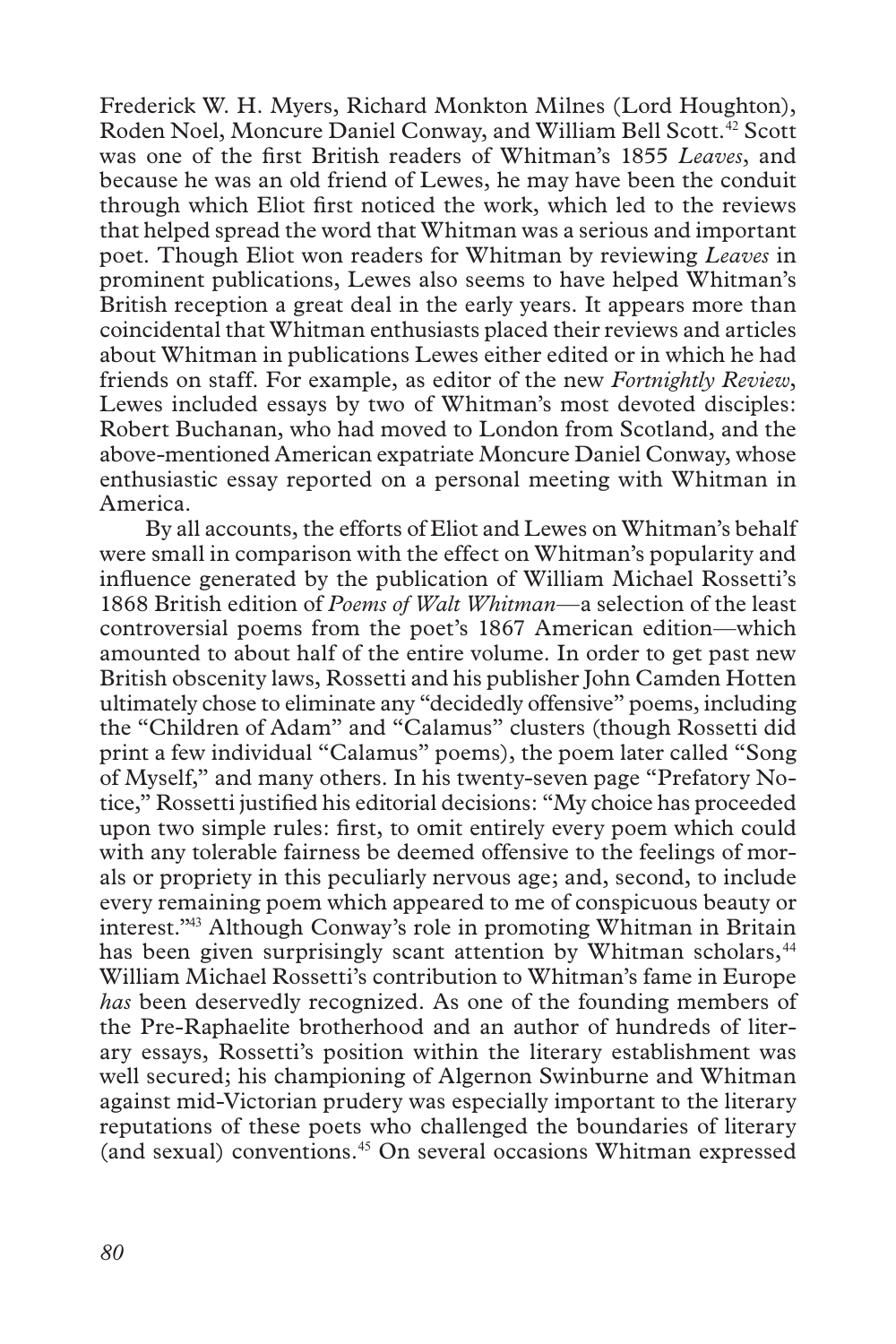frustration with Rossetti's editing.<sup>46</sup> Nevertheless, Rossetti's careful selections, along with the efforts of Conway and Hotten, did help to secure immediate fame for Whitman in Britain and prompted readers to seek out Whitman's complete poems, where, if they desired, they could find the more radical Whitman.<sup>47</sup>

Whitman's most important female disciple, Anne Gilchrist, discovered Whitman through Rossetti's 1868 British edition, as did Edward Dowden, who became another energetic advocate for Whitman.<sup>48</sup> Dowden and Gilchrist are two additional points of connection between Whitman and Eliot. In 1869, when he discovered Whitman's poetry, Dowden was a young Professor of Oratory and English Literature at Trinity College, Dublin, who was eager to make his mark on the literary scene. He wrote a perceptive and enthusiastic analytical essay on *Leaves of Grass* and sent it off to the *Macmillan Magazine*. As Harold Blodgett explains, *Macmillan* "refused Whitman summarily, although the editor, George Grove, was favorably disposed toward Dowden." Whitman was deemed too controversial for *Macmillan*. Then the *Contemporary Review* editor decided at the last moment, after agreeing to take Dowden's article, that it was "much too dangerous for their clerical clientele."49 Dowden ended up offering the piece free to the *Westminster Review*, where it finally appeared in July 1871.

While the majority of British periodicals continued to shun Whitman and his devotees, Dowden found fellow supporters among Eliot's and Lewes's circle, whose influence probably helped Dowden to place his article with the *Westminster Review*. In 1872, Dowden wrote an appreciative analysis of George Eliot's work—an essay that so delighted Lewes and Eliot that, when Dowden expressed interest in writing a complete biography of her, they considered it seriously (Haight, *GEL*, 5: 299-300; 6: 255n4).<sup>50</sup> Though Dowden eventually abandoned the idea, Eliot's provisional acceptance of Dowden's plan is noteworthy because it was so uncharacteristic—Eliot actively resisted all other biographers and interviewers seeking personal information.

Anne Gilchrist also had connections with Lewes and Eliot. Gilchrist is known to Whitman scholars for "An Englishwoman's Estimate of Walt Whitman," an essay she compiled from the enthusiastic letters she wrote to William Michael Rossetti after she too read his 1868 *Selected Poems of Walt Whitman.* Gilchrist's essay, like Dowden's*,* demonstrates a discerning intellectual engagement with Whitman's poetry, while her private letters to Whitman reveal her deep emotional engagement with the poet behind the poetry.51 Gilchrist and Eliot did not meet in person, but they exchanged several friendly letters when Eliot and Lewes rented Gilchrist's country home at Shottermill in Surrey during the summer of 1871, before purchasing their own estate at Witley, Surrey. Gilchrist and Eliot were quite well known to one another and shared many of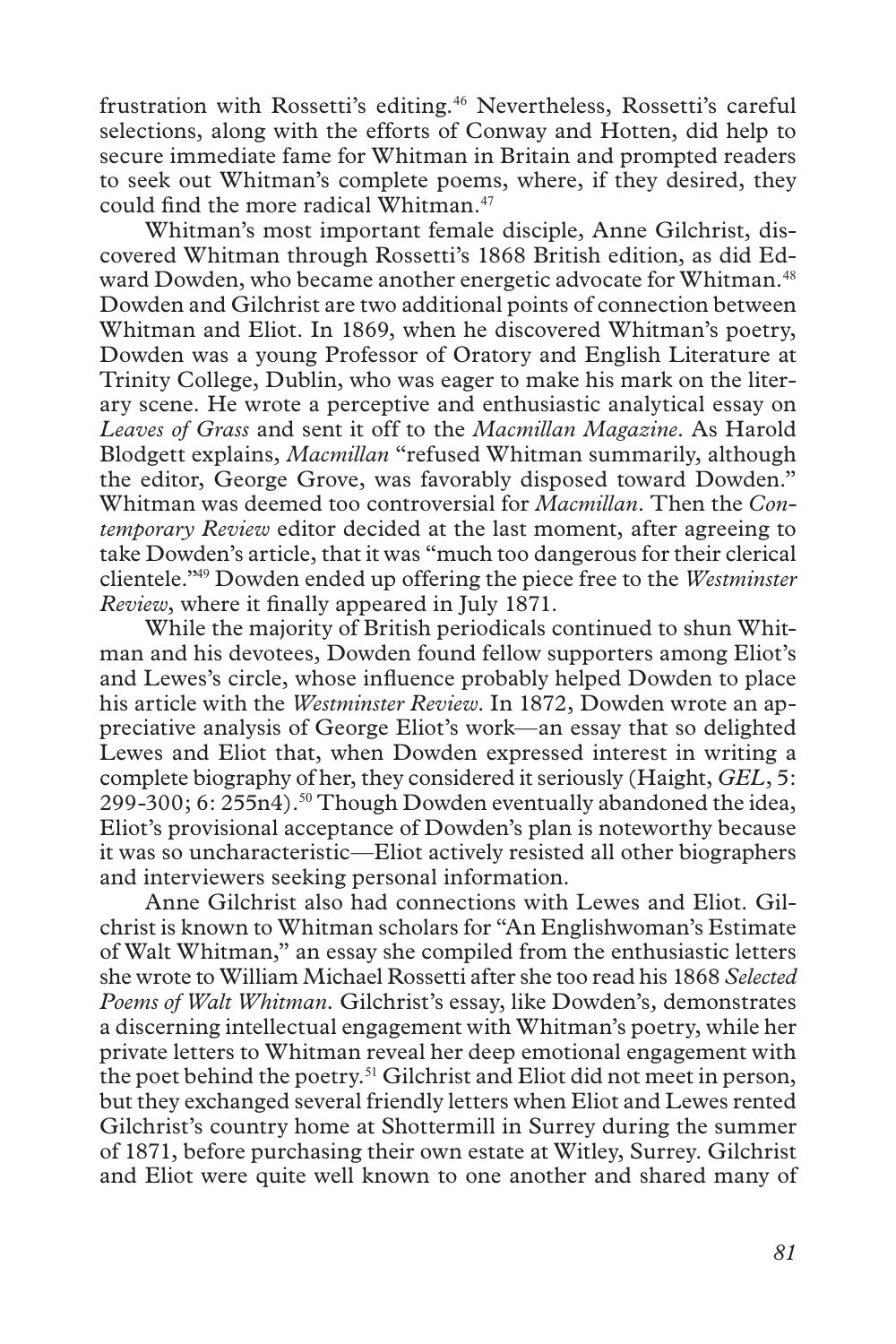the same friends. Whitman noted another connection between the women—that Gilchrist was close to Mathilde Blind, who related to her much information about Eliot (Traubel 2: 438-439). Blind authored the first, full-length biography of Eliot in 1883, wherein she discusses the Gilchrist-Eliot connections and comments on Eliot's appreciation of Gilchrist's well-stocked library at the Shottermill residence.<sup>52</sup> Gilchrist's biographer Elizabeth Porter Gould surmised that Eliot must have first read *Leaves of Grass* while renting Gilchrist's cottage, and she assumed that Gilchrist had a hand in introducing Eliot to Whitman's poetry.<sup>53</sup> As Eliot's 1856 reviews show, Eliot actually encountered Whitman's poetry long before Gilchrist. No extant letters between Gilchrist and Eliot mention Whitman, but it is more likely that Gilchrist was a source of information for Whitman about Eliot than for Eliot about Whitman, judging, as we shall see, by Whitman's awareness of Eliot's personal circumstances.

Eliot's biographers rarely mention any Eliot-Whitman connections, and, when they do, they repeat Gould's mistaken supposition that Eliot must have learned about Whitman from Gilchrist. The lack of knowledge about these important transatlantic interrelationships is entirely understandable—Eliot's *Leaves of Grass* reviews were not signed, and they have never been included in collections of her essays. Another factor may be even more significant for our purposes of ferreting out Eliot's real opinions of Whitman. It seems that Eliot pretended not to know Whitman's work on at least one occasion when she was asked her opinion of it. In her biography of Eliot, Blind relates that when a literary friend recommended Whitman's works to Eliot, she told him she was hesitant to read it "on the ground of [Whitman's] not containing anything spiritually needful for her." Blind reports that Eliot later told this (unnamed) friend that since they had first spoken of Whitman's poetry, she had been induced to read it, and had as a result "changed her opinion and admitted that [Whitman] did contain what was 'good for her soul"  $(146)$ .

This same narrative was told to Whitman by H. Buxton Forman several years after it occurred, and, from this retelling, we learn important contextual details. Forman claims he asked Eliot directly "what she thought of L. of G." at one of her regular Sunday afternoon soirees in her home, "probably around 1871." Significantly, Forman says he managed to capture her attention during "one of those short earnest tête-a-têtes that she found means to accord somehow to each of her room full of visitors" (Traubel 2: 433-34). Forman's report of Eliot's answer corroborates Blind's account: after finding "she knew hardly anything of L. of G.," Forman urged her to read it, to which Eliot disclaimed, "she had glanced at it but was impressed that it had 'no great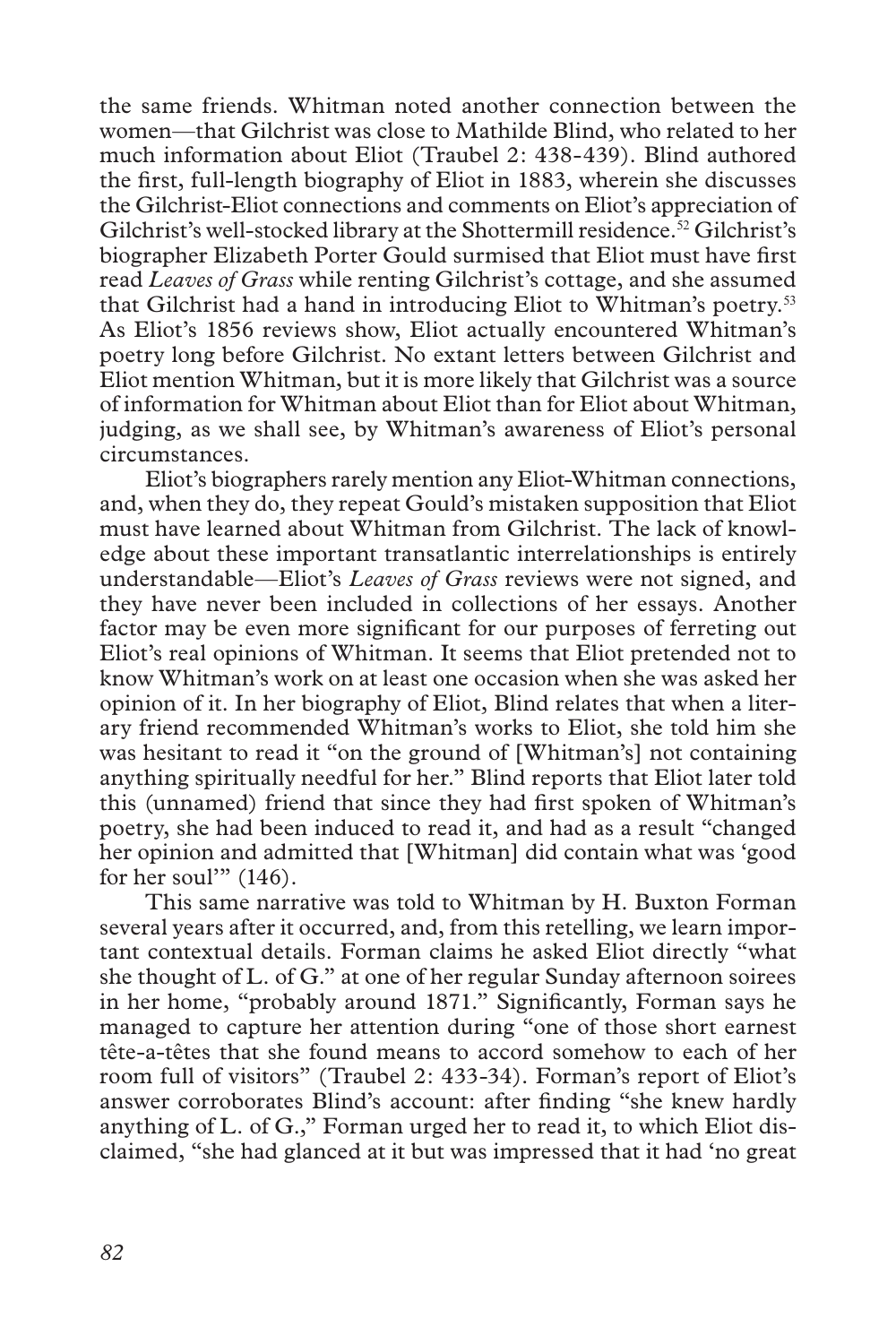message for her soul.'" Only privately, in a follow-up letter, did Eliot admit that she was reading *Leaves*, and found the book had a "'message for her soul.'" Here Forman adds that Eliot also praised the book for "its scope, meaning, and original force," but he was unprepared to have those words quoted, because they were "only reported to me by a tolerably accurate young man" (Traubel 2: 433-34).

The first thing to be learned from this story is that Whitman's British friends were paying close attention to what Britain's most famous novelist in the 1870s was saying about Whitman, and they were discussing her reaction among themselves. Forman passes along to Whitman his own account as well as another one from this "tolerably accurate young man." Whitman assures Traubel that Forman's reports of Eliot's admiration for *Leaves* were consistent with "similar intimations given by other people who knew her in London" (2: 433-34). Neither Dowden nor Gilchrist could claim to have introduced Whitman's works to Eliot, but they were among several mutual friends who related to Whitman that Eliot admired him. When Traubel asked Whitman directly whether Eliot had ever written him a letter, Whitman told him that she never did. Perhaps she feared he would reprint her letter without her permission and paste it into the flyleaf of his next edition, as Whitman had done with Emerson's letter. By this point, a letter from Eliot would have been at least as influential as Emerson's; because *Leaves of Grass* was so controversial, Whitman and his supporters were keen to have Eliot's public endorsement, which would be

a precious war-weapon when you consider the immense estimation in which George Eliot is held, especially by the enemy.  $\dots$  It is high jinks [sic] for us when she, whom they are even ranking with Shakespeare, should put L. of G. among the few good modern books she read, and declare that she found it "good for her soul!" This must be wormwood to some of our moral literary ghosts—ghosts, indeed, since they have, if you'll believe them, got rid of their bodies before death—who are always retching over L. of G., and purring like cats over Adam Bede and Middlemarch. A careful advertisement ought to be prepared for McKay [Whitman's publisher], giving a few of the best opinions on L. of G., with this prominent among them. The effect would be considerable. How poor Sidney Lanier would wince over this testimony! He had a savage (and silly) attack on you in his lectures, coupled with sky-faulting eulogy of George Eliot. To see his idol prostrate in worship before his béte noir would have been a stinger. But, rest his soul! he's dead, and gone where he knows what an ass he made of himself. (Traubel 3: 128)

This letter to Whitman from one of his best American promoters, William Douglas O'Connor, shows how enormously influential a tribute from Eliot would be, and how any words of praise by her would be used against Whitman's perceived enemies on both sides of the Atlantic.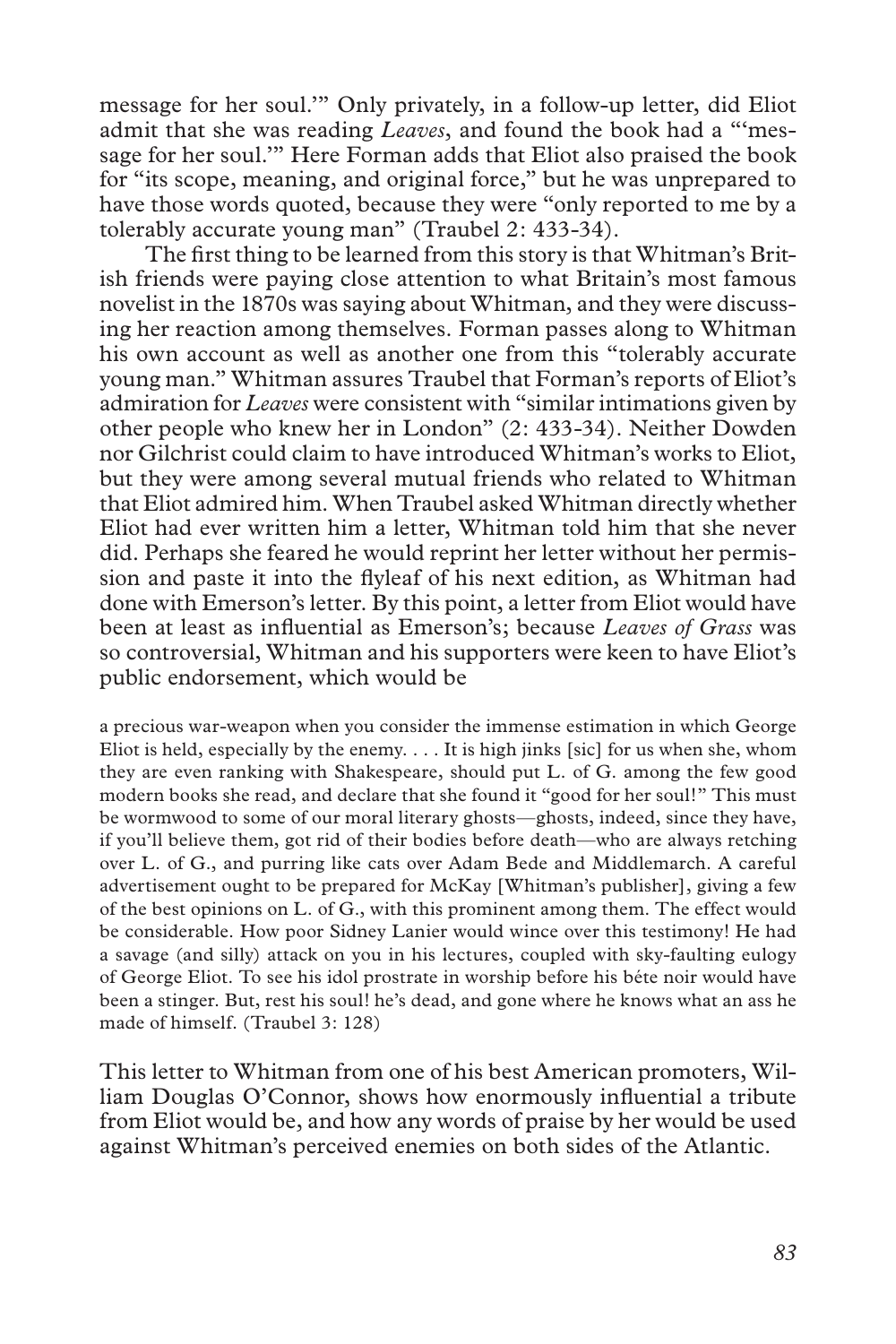Another conclusion one can draw from this well-circulated story of Eliot's apparent denial of any knowledge of Whitman is that Eliot's comments regarding the controversial poet changed dramatically, depending on whether she thought she was making a public or a private declaration. During Forman's interview, as he states, Eliot was entertaining a room full of guests. During the early 1870s, a regular Sunday salon was orchestrated by Lewes to enhance and enshrine Eliot's literary celebrity.<sup>54</sup> Recollections by other frequent guests serve to illustrate the context in which Eliot's response to Forman's question should be viewed. Sidney Colvin, who attended the salons often in the early 1870s, noted that Lewes directed visitors to Eliot, the "presiding genius," as if to the Oracle:

If it had been her nature to seek equality of regard and companionship from those visitors who came about her, Lewes, I think, would have hardly made it possible… adoration, homage, was what he seemed to expect for her from all who came about them. He never encouraged the conversation among the Sunday guests in the room to become equal or general, or allowed one of them to absorb her attention for very long, but would bring up one after another to have his or her share of it in turn, so that if any of us began to feel that talk with her was taking an easier and closer turn than usual, the next thing was that it was sure to be interrupted.<sup>55</sup>

Colvin's description is corroborated by others' recollections, including that of Sir Frederick Pollock, who, according to Collins, similarly "traced the one-at-a-time rule to GHL's protectiveness, believing it spoiled GE's talk." Eugenie Hamerton was another Priory visitor who noted that "Mr. Lewes offered tea himself, because the worshippers surrounded the Idol so closely that they kept her prisoner within a double circle, and they were so eager for a few words from her lips, that as soon as she moved a step or two, they crowded about her in a way to make me think that in a small way and in her own drawing room, she was mobbed like a queen at some public ceremony" (Collins 92-93). Affected by the pressure to speak words of wisdom that might be quoted and discussed, it is hardly surprising that Eliot might cautiously pretend to know almost nothing of Whitman or the scandal his poetry was causing in Britain's literary circles. As the presiding moral sage whose visitors hung on her every word, Eliot would have been understandably guarded. It seems unlikely Eliot would forget she had reviewed Whitman's first edition of poems; nevertheless, when she was asked specifically about Whitman in company, her first impulse was to discount him. Only in a follow-up private letter to her interviewer did she admit to admiring Whitman's poetry. Whether or not Eliot or her group of friends associated Whitman with same-sex love, there was controversy enough regarding Whitman's frank depiction of male-female sexuality to have influenced Britain's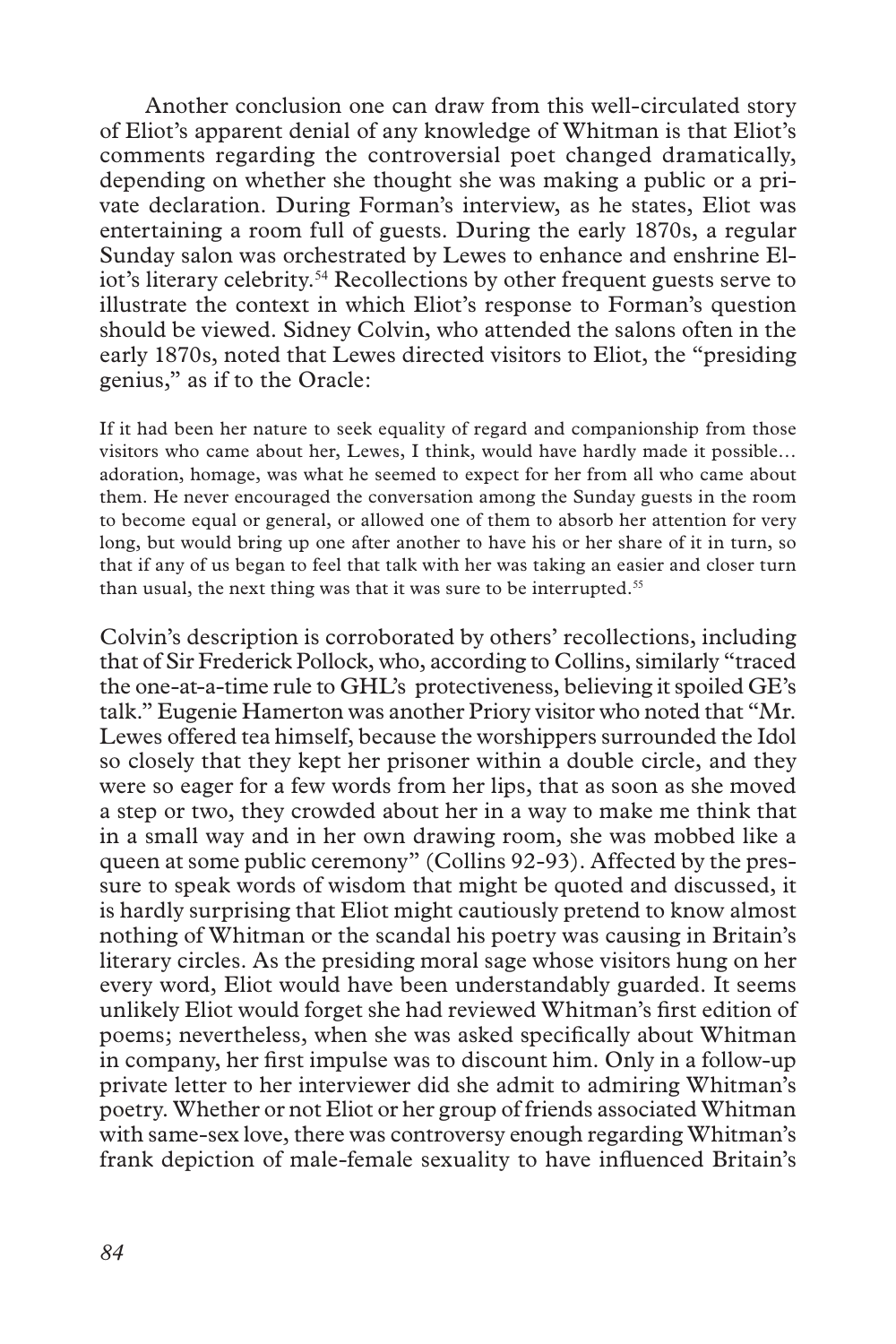most popular literary celebrity in the 1870s to withhold commentary. Moreover, the politically astute Lewes seems to have prevailed upon his partner to hold her tongue.

Whitman certainly thought so. Whitman was delighted that "people who knew her in London" told him she was on his side; he held, however, that her appreciation was genuine but not wholehearted, and added that "'But while I might have some message for her soul, as she said, I do not think that as a whole I would ingratiate myself in her affections. We stood for the same things up to a certain point but there parted company, she to look back and around, I to look ahead'" (Traubel 2: 433-34). Whitman noticed Eliot's lack of courage in defending him, as he later elaborated to Traubel:

I am sure George Eliot had an affinity for me—some impulse in her own nature towards me. Mrs. Gilchrist more than once spoke to me about it: she knew Mathilde Blind and knew from her many things about George Eliot. Then I am sure George Eliot was tampered with: her instincts, her large vision, her rich nature all through, rebelled against, appealed from, restriction. But she lived in the midst of crowding conventions, in relations with those who at the end tried to explain away any preference she may have shown for me. She once adopted a motto from the Leaves and more than one of her friends have made some show as if to apologize for it. (2: 438-39)

Whitman never met Eliot, but this comment about her demonstrates he was highly perceptive about her character and circumstances. He recognized that "her instincts, her large vision, her rich nature" would have embraced him but that she was constrained by "crowding conventions" and ultimately "tampered with." Whitman perceives that Eliot would not give her true opinion to Forman when Lewes was present. Forman told Whitman that Lewes had been listening in, and when he heard Forman's question about Whitman, he interjected with a flippant comment about Whitman as the author of "Heel Taps" (a pun, of course, on the title of Whitman's then-recently-published *Drum Taps*) (Traubel 2: 445). Whitman blames Lewes for Eliot's reluctance to support him, and tells Traubel, "There is no doubt if she had had a perfectly free pen she would have made some acknowledgment to me in the key of Forman's allusion to her. But she was nullified—by Lewes, first—then by her second husband, Cross" (2: 445). Neither Lewes nor Cross were Puritans in any sense—they were, however, enormously influential in establishing and maintaining Eliot's reputation as a moral guide in the eyes of the Victorian reading public.

Whitman's guess about Lewes's role in Eliot's reluctance to support him publicly was insightful. Lewes may be viewed as excessively controlling (or especially supportive, depending on one's perspective); in his assumed roles as literary agent and publicist, Lewes not only stage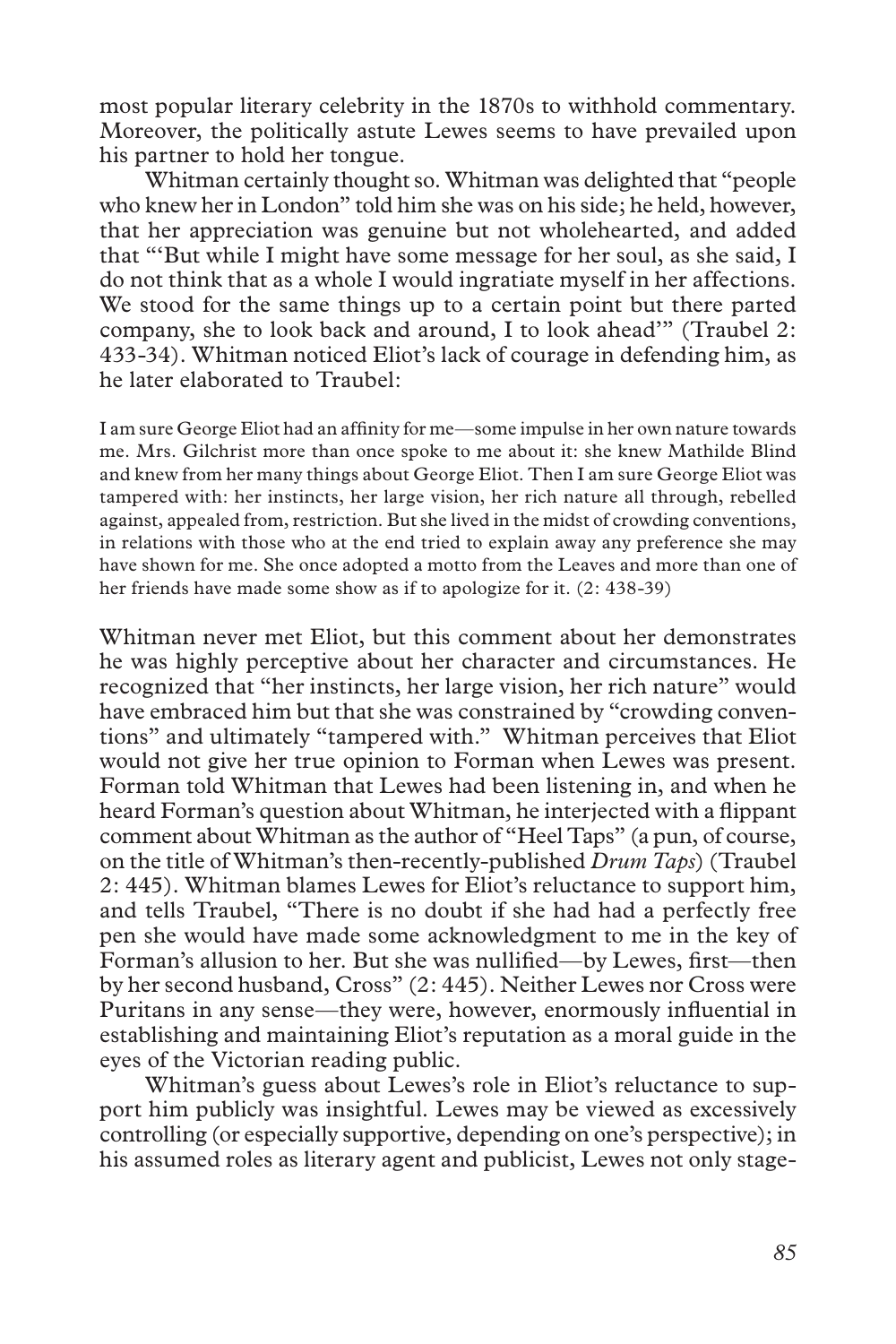managed Sunday afternoon salons, as we have seen, but also managed Eliot's income, read and sometimes answered her mail, defended her from interruptions, prevented her from reading reviews of her work, and actively guarded her literary reputation. Eliot characteristically deferred to Lewes's judgment, particularly his career advice; after all, their partnership was making them famous, sought after, and wealthy beyond their wildest hopes. Behind Lewes's suggestion that quoted lines of Whitman's poetry should not appear in Eliot's new novel may be the inference that she should avoid any connection with Whitman that the public could view as an endorsement. Though Eliot concurred, it was Lewes's rereading of the manuscript of her new novel, *Daniel Deronda*, that prompted Eliot to write to her publisher, John Blackwood, on April 18, 1876, to ask whether a chapter epigram that quoted Whitman could be removed:

We are rather vexed, now it is too late, that I did not carry out a sort of incipient intention to expunge a motto from Walt Whitman which I inserted in Book IV. Of course, the whole is irrevocable by this time, but I should have otherwise thought it worth while to have a new page, not because the motto itself is objectionable to me—it was one of the finer things which had clung to me from among his writings—but because, since I quote so few poets, my selection of a motto from Walt Whitman might be taken as a sign of a special admiration which I am very far from feeling. How imperfectly one's mind acts in proof reading! Mr. Lewes had taken up Book IV yesterday to re-read it for his pleasure merely, and though he had read it several times before, he never till yesterday made a remark against taking a motto from Walt Whitman. I, again, had continually had an 'appetency' towards removing the motto and had never carried it out—perhaps from that sort of flaccidity which comes over me about what *has been* done, when I am occupied with what *is being* done. (Haight, *GEL*, 6: 240-41)

Eliot had selected two lines of Whitman's "Voices" (later retitled "Vocalism") as an epigraph for Chapter 29 of her recently completed novel, *Daniel Deronda*: "Surely whoever speaks to me in the right voice, him or her I shall follow, / As the water follows the moon, silently, with fluid steps anywhere around the globe."<sup>56</sup> Her qualms about choosing these lines did not stem from any sense that the lines themselves were inappropriate, she said, but because "my selection of a motto from Walt Whitman might be taken as a sign of special admiration, which I am very far from feeling." That is, Eliot said she regretted choosing lines ascribed to Whitman because she did not want to be accused of admiring him. This apparent rejection of Whitman, not for his poetry but for his reputation, was written to her conservative Christian publisher, whereas the message that Whitman was "good for her soul" was reportedly expressed to H. Buxton Forman, one of Whitman's enthusiastic supporters. Did Eliot have a change of heart about Whitman, or might we read her rejection as a sign of deference to the two men who man-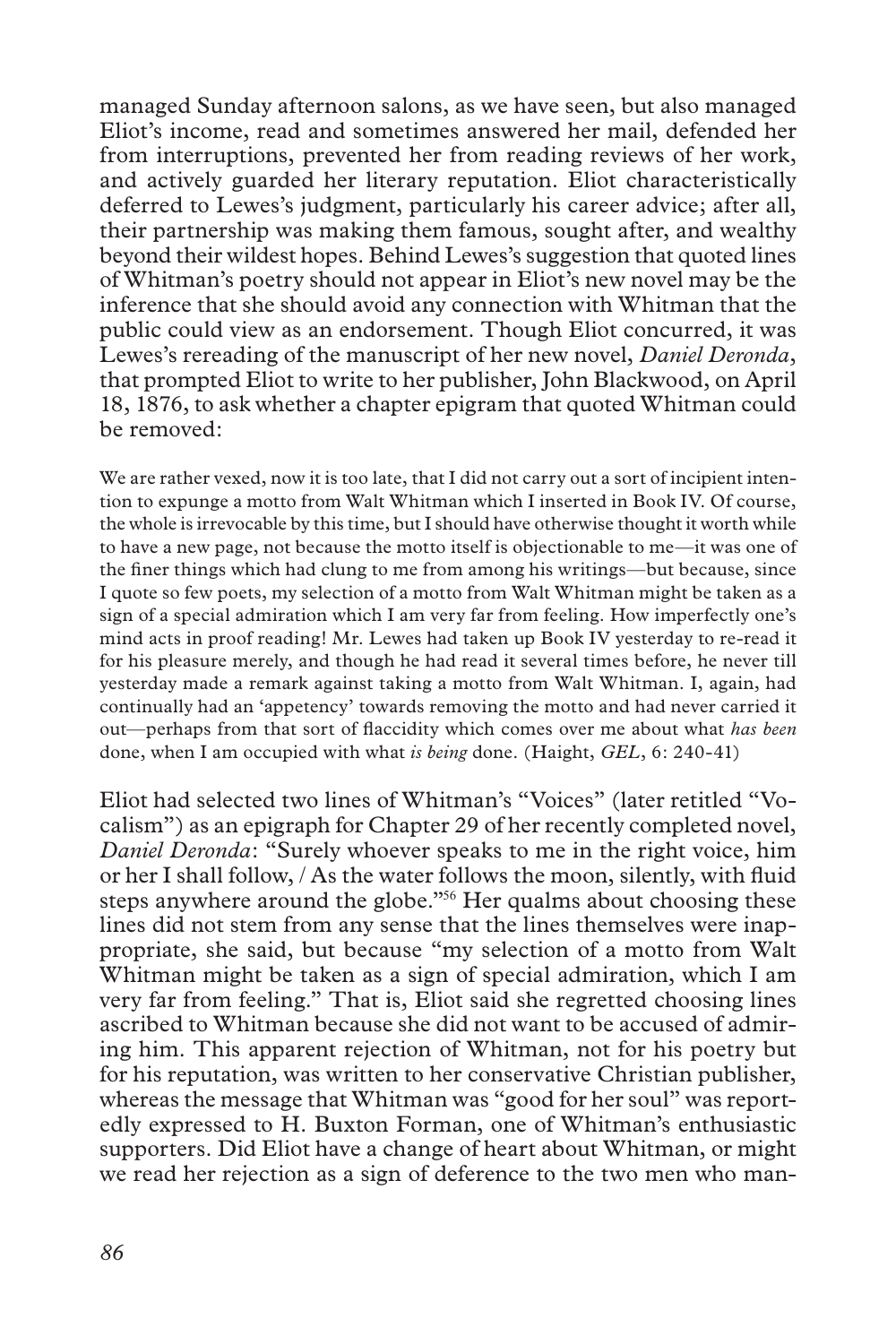aged her career? Eliot complied with Lewes's suggestion that she write Blackwood to determine whether it might still be possible to remove the brief lines of Whitman's poetry from *Daniel Deronda.* It was too late to make changes for that printing. It is worth noting, however, that when Eliot *did* have an opportunity to revise the work for the Cabinet Edition reprinting, she left Whitman's lines intact. This fact helps to support the possibility that Eliot asked Blackwood to remove Whitman's lines in order to appease Lewes, while her own inclination was to retain Whitman's words.

Gordon Haight appears to be the only scholar to supply a reason for Eliot's rejection of Whitman. In a brief editorial note accompanying Eliot's April 18, 1876, letter to Blackwood, Haight suggests that her statement against the poet may have been related to a harshly negative article titled "Walt Whitman" published anonymously in the *Saturday Review* on March 18, 1876. The article introduces Whitman as "an American writer who some years back attracted attention by a volume of so-called poems which were chiefly remarkable for their absurd extravagance and shameless obscenity, and who has since, we are glad to say, been little heard of among decent people." It goes on to rebuke the "small *coterie* of persons in this country who are not ashamed to confess their liking for Whitman's nastiness, [while] his own countrymen have universally repudiated him" and charges that Whitman's poverty is no more than he deserves for tying his living to such a sordid subject.<sup>57</sup> In late January and through February and March of 1876, the controversy about Whitman in Britain was reignited in the British press, especially after Robert Buchanan and William Michael Rossetti initiated a campaign in the London *Daily News* encouraging Whitman's British fans to support Whitman in his time of need. As we have seen, Eliot and Lewes could have been identified in conjunction with this "coterie" of Whitman supporters who were being called out for their unashamed association with "Whitman's nastiness." The debate was emotionally charged, and Eliot's comments to Blackwood may indicate that she was intimidated by the scandal. Eliot's response to Whitman was surely influenced by the recent bad publicity, but the situation was more complicated and nuanced than Haight's short editorial note suggests.

Before one accepts Eliot's letter to her publisher John Blackwood as indicative of her total rejection of Whitman, it is important to consider the letter's audience as well. The context of Eliot's long relationship with her publisher influenced what she would have been willing to tell him. Through Lewes, Blackwood encouraged Eliot's first steps into a fiction-writing career, before he knew anything about her. He allowed her to reveal herself on her own terms and even after he discovered that his new author was a social outcast hiding behind a pen name,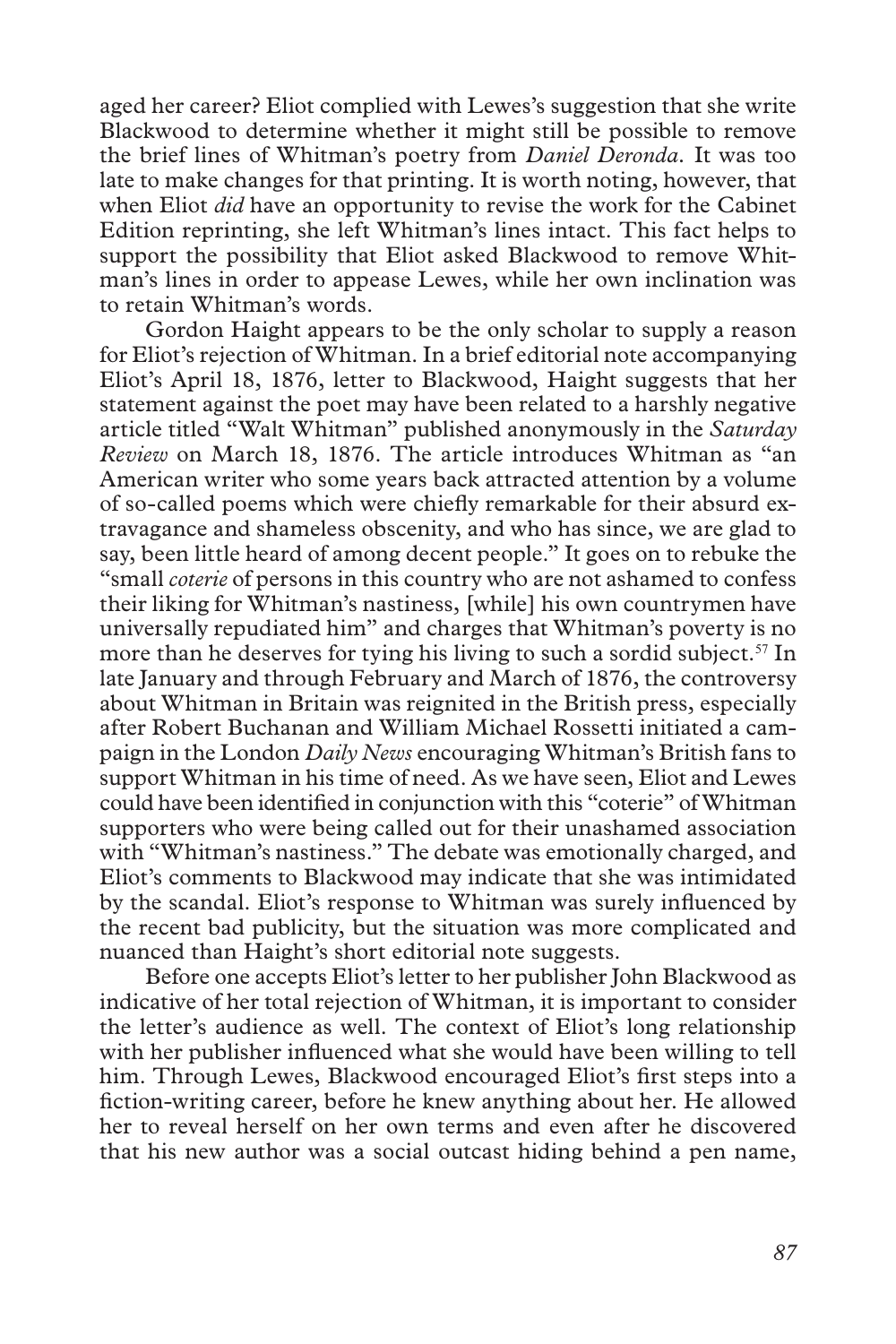Blackwood kept her identity secret. Though he was himself a conservative and devout member of the Church of England, he did not judge Eliot for living unmarried with Lewes. Through two years of mounting pressure to reveal her identity, Blackwood gave away nothing to curious biographers. Because Blackwood's publishing company was based in Edinburgh, Scotland, rather than in London, the business associates did not see one another often; nevertheless, they developed a strong relationship over the years through regular letters and occasional visits—a friendship based on mutual benefit. Blackwood published all of Eliot's novels except one; when she decided to sell *Romola* to a higher bid from another publisher, Blackwood blamed her "defection" on "the voracity of Lewes" (Haight, *GEL*, 4: 38). As Nancy Henry has argued, their "defection" was actually a sound business decision on the part of a successful couple, though Eliot felt tremendously guilty for leaving Blackwood and was happy to publish all her subsequent work with Blackwood's firm.<sup>58</sup> For many years, Lewes and Blackwood cooperated as the guardians of Eliot's celebrity status. Her writing did make both men wealthy, but it was partly for this reason that she deferred to them—their plans for her succeeded. In 1870, after a long conversation with Eliot, Blackwood wrote to his brother "I shall always regard and esteem her" (Haight, *GEL*, 5: 99). The respect and esteem went both ways; he was like a substitute older brother whose approval she sought, which is not necessarily the same as a confidante with whom she could bare her soul. For all these reasons, it is possible to read Eliot's letter condemning Whitman as a white lie, written to assure her publisher and dear friend Blackwood that she did not intend to join the controversy surrounding Whitman, the bard of the body. Interpretation of Eliot's statement is incomplete without context.

Eliot knew what it felt like at the center of a storm of scandal, because that was her own experience after she began living with the already-married Lewes in 1854. Though Eliot wanted to be known as Lewes's wife, for years many people considered her Lewes's mistress—a woman respectable folks did not invite to dinner. Naturally, she deeply resented the demeaning social position she was cast into by gossips. In order to protect herself as much as possible from social barbs, Eliot took refuge in the appearance of conventionality—to the extent that she wore a wedding ring, called the relationship a marriage, and asked to be called "Mrs. Lewes." Even after she became the highest paid and most popular author in Britain during the 1870s, Eliot's public conventionality and reserve was renowned. Eliot was notorious for her extreme sensitivity to public opinion and her intense consciousness of her reputation. Rosemarie Bodenheimer has established convincingly that Eliot's acts of scorn and defiance of conventional morality were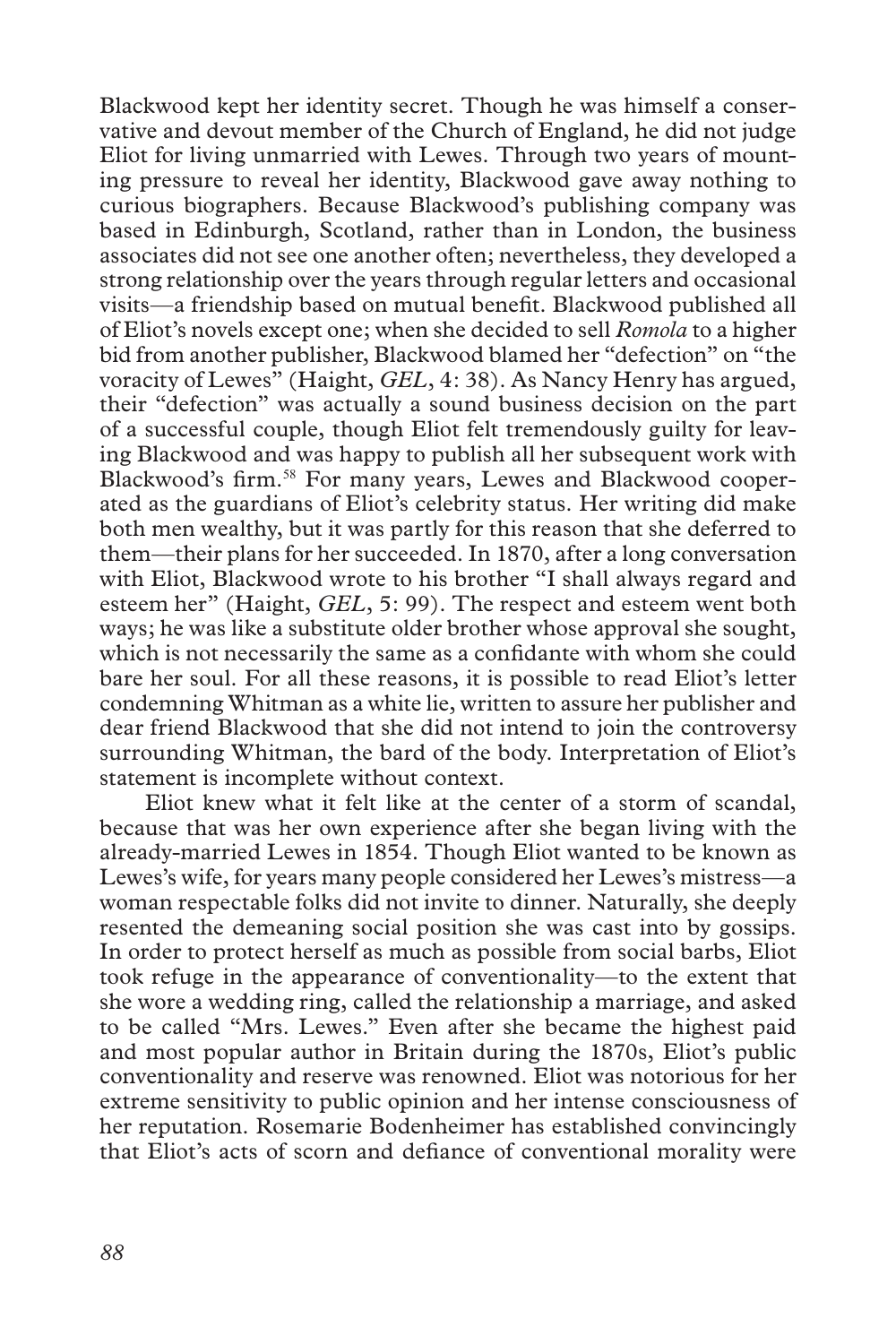followed regularly by a retreat from all possible controversy and a reestablishing of herself as a model of goodness and propriety, and that this pattern is one of the most dominant aspects of her behavior and her writing (xiv-xv).

As she grew older and more famous, Eliot became increasingly cautious about self-revelation, which she feared could be misconstrued and turned against her. She was especially evasive about her past and attempted to obscure it by burning most of the letters her friends sent to her: "I have destroyed almost all my friends' letters to me simply… because they were only intended for my eyes, and could only fall into the hands of persons who knew little of the writers, if I allowed them to remain after my death" (Haight, *GEL*, 3: 376). In another letter Eliot says she has decided to burn some of her letters and papers to prevent them from being "read with hard curiosity" by biographers who publish personal information that ought to remain private and she adds, "I am continually considering whether I have saved as much as possible from this desecrating fate" (Haight, *GEL*, 7: 341). She became increasingly fearful of biographers whom she imagined rummaging through her desk after she was gone, looking for scandalous bits and not bothering to read her works. Her belief in "sacred silence" and her expressed desire in her review of *Leaves of Grass* that Whitman would have left "the veil across the Temple" of certain aspects of human experience may be read as a projection of her own defensive reticence.

While Eliot ultimately gained a sanitized reputation as a moral sage, Whitman's reputation for being earthy, free, sensual, and expressive continued to grow. Eliot may have appreciated Whitman's "barbaric yawp," but by 1876, she could no longer express this affiliation. By the mid-1870s, the climate of Victorian sexual politics had become more repressive, and to maintain Eliot's fame, she and Lewes had to become more vigilant about their public reputations, which included what they wrote or said in the company of all but their closest friends. In their historical moment, personal statements were highly politicized. Then again, perhaps times have not changed so much as we would wish. Eliot's self-concealment and resistance to public expressions of "unnecessary openness"; her willingness to be guided by Lewes's business sense; and her desire to sustain Blackwood's high opinion of her, taken together, add necessary context for reading Eliot's rejection of Whitman in 1876. The negative publicity generated against Whitman by the *Saturday Review* in the previous weeks, combined with a concern for maintaining Eliot's celebrity status, also contributed to her increasingly cautious response to the ever-incendiary Whitman. At a time when the moral requirements of art were generating fierce debate, Eliot retreated from Whitman, the too-bold spokesperson for sexual freedoms.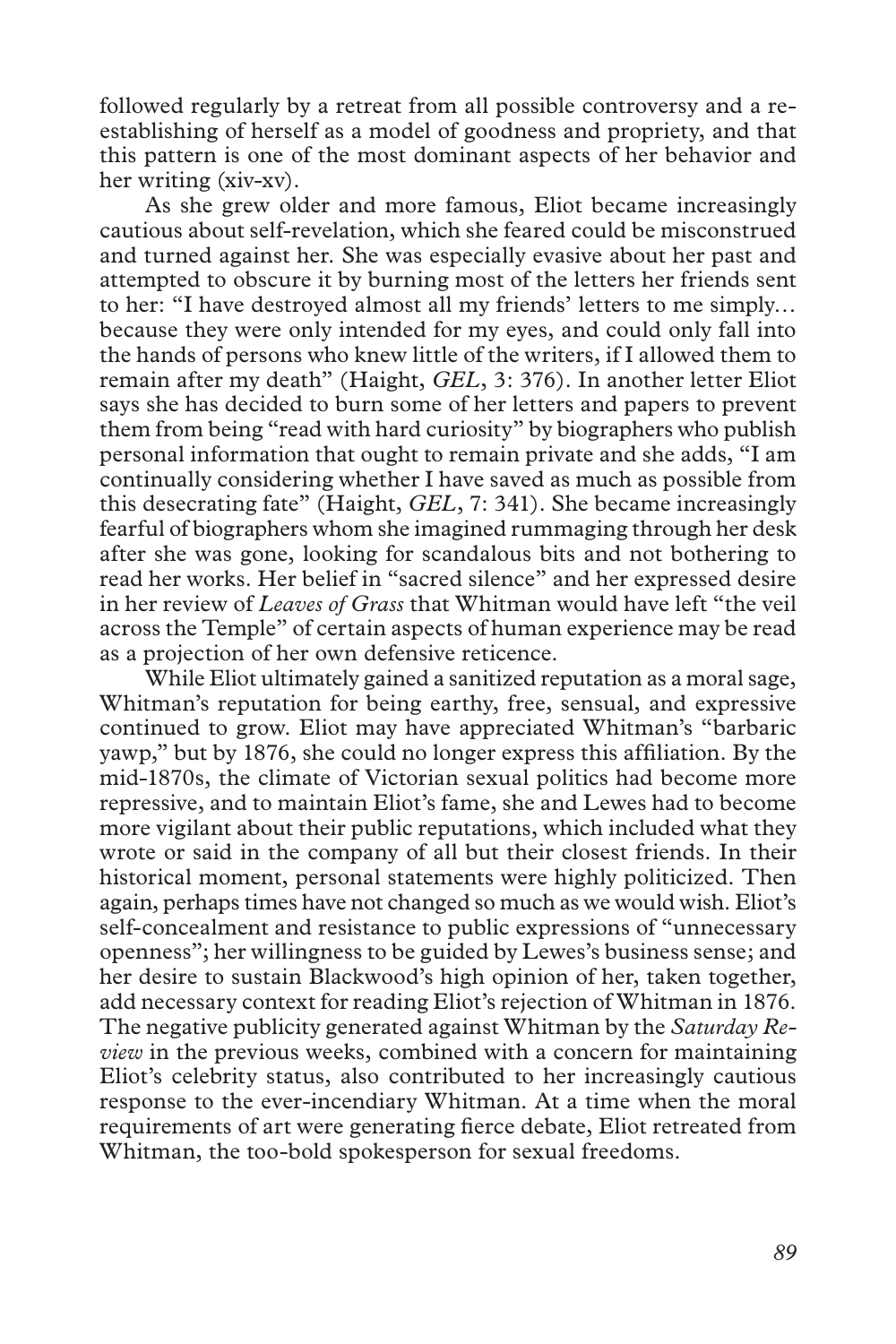But did she also retreat from Whitman because she recognized him as a representative of same-sex desire? This hypothesis is much less certain. Nevertheless, this essay has established that Eliot saw Rufus Griswold's review—the first to condemn Whitman's poetry for describing the unmentionable sin of same-sex desire; that Eliot and Lewes were friends with a large number of Whitman's early British supporters; and that many of these individuals who were writing to Whitman were also members of what Kathleen McCormack has identified as "the substantial gay and lesbian contingent" that visited Lewes's and Eliot's Sunday afternoon salons (3). McCormack's research into the dynamics of same-sex alliances of Eliot's and Lewes's correspondents, visitors, or friends is illuminating. She uses the examples of Eliot's interactions with three close friends—Oscar Browning, Frederick Meyers, and Edith Simcox—to "indicate that George Eliot refused to condemn the acts or inclinations of her gay and lesbian friends" (99-105). Nancy Henry asserts that Eliot's research, particularly into the fifteenth-century's Italian Renaissance culture, would have instructed her in the history of homosexual culture: "Eliot's knowledge of homosexuality—and boldness in representing it (however coded)—should not surprise us. References to love and sex between men abound in the literature she read while researching this period, and her allusions to homosexuality in *Romola* are continuous with her explorations of the complex and various forms of gender and sexuality throughout her work" (329). Finally, Henry is not the only Eliot scholar to recognize that interactions between many of Eliot's male characters seem sexually charged.<sup>59</sup> While Eliot never commented explicitly about same-sex desire in her letters or in her fiction, there is a general consensus among critics who have written on the subject that the expression of same-sex desire is normalized (but coded, usually in spiritual terms) in Eliot's works as part of every society. The fiction shows that when "otherness" is embraced, individuals broaden their self-understanding and communities are enhanced when they accommodate difference.

Whether or not she knew anything about Whitman's sexuality specifically, it is clear that Eliot did not reject others on the basis of whom they loved. In addition to all the reasons this essay has discussed, Eliot's retreat from Whitman was an attempt to shield her work from condemnation. *Daniel Deronda*, the novel Eliot feared would be harmed by overt reference to Whitman in 1876, is the text that has garnered more queer readings than any of her others. Unfortunately, George Eliot never knew her appreciation of Walt Whitman and her coded representation of "enthusiastic bachelors" would someday be celebrated rather than condemned.

*University of Nebraska–Lincoln*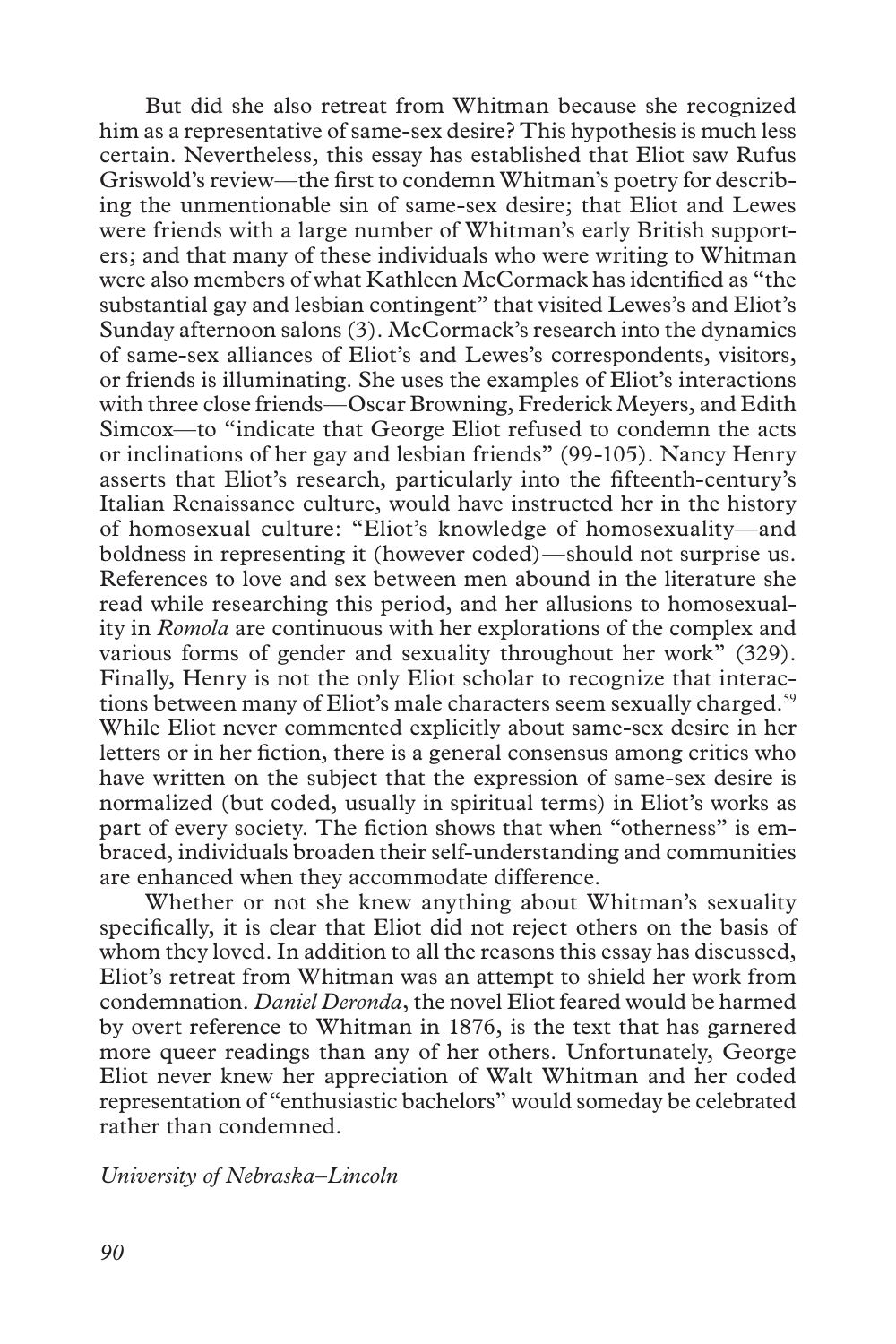#### NOTES

1 The major studies of Whitman's British reception are: Clara Barrus, *Whitman and Burroughs: Comrades* (Boston and New York: Houghton Mifflin, 1931); Harold Blodgett, *Walt Whitman in England* (Ithaca, N.Y.: Cornell University Press, 1934); Eve Kosofsky Sedgwick, "Toward the Twentieth Century: English Readers of Whitman," in *Between Men: English Literature and Male Homosocial Desire* (New York: Columbia University Press, 1985), 201-218, hereafter, "Toward the Twentieth Century"; M. Wynn Thomas, *Transatlantic Connections: Whitman U.S., Whitman U.K.* (Iowa City: University of Iowa Press, 2005); Joann P. Krieg, *Whitman and the Irish* (Iowa City: University of Iowa Press, 2000), hereafter *Whitman and the Irish*; Betsy Erkkila, *Walt Whitman Among the French: Poet and Myth* (Princeton: Princeton University Press, 1980); and Michael Robertson, *Worshipping Walt: The Whitman Disciples* (Princeton: Princeton University Press, 2008).

2 Nancy Henry, "The *Romola* Code: 'Men of Appetites' in George Eliot's Historical Novel," *Victorian Literature and Culture* 39.2 (2011), hereafter, "The *Romola* Code"; Kathleen McCormack, *George Eliot in Society: Travels Abroad and Sundays at the Priory*  (Columbus: The Ohio State University Press, 2013), hereafter, *George Eliot in Society*; Laura Callanan, "The Seduction of Daniel Deronda," *Women's Writing: The Elizabethan to Victorian Period* 3.2 (1996), 177-188; and Dennis S. Gouws, "George Eliot's 'Enthusiastic Bachelors': Topical Fictional Accounts of Nineteenth-Century Homoerotic Christian Masculinities and the Manhood Question," *Forum on Public Policy: A Journal of the Oxford Round Table* 2 (2008), l-16; hereafter, "Enthusiastic Bachelors."

3 The best examination of George Eliot's and George Henry Lewes's social circle is McCormack's *George Eliot in Society*. Details of George Eliot's and George Henry Lewes's journalism and editorial positions are recorded in William Baker and John C. Ross, eds., *George Eliot: A Bibliographical History* (Newcastle, Delaware: Oak Knoll Press and London: The British Library, 2002).

4 John Chapman, then the owner of the *Westminster Review*, took credit officially as its editor, though George Eliot specialists agree that she was the managing or *de facto* editor.

5 For detailed and informative discussions of the contemporary British reviews, see Kenneth M. Price's "Introduction," in *Walt Whitman: The Contemporary Reviews* (Cambridge [England]; New York, N.Y.: Cambridge University Press, 1996); and Brett Barney, Amanda Gailey, et al, "Sixty-Eight Previously Uncollected Reviews of Walt Whitman," *Walt Whitman Quarterly Review* 25 (Summer 2007), 1-76. Available on the *Walt Whitman Archive* (whitmanarchive.org).

6 Anonymous, "Leaves of Grass," *Saturday Review* 1 (March 15, 1856), 393-394. This first British notice, whose author remains unidentified, appeared two weeks earlier than George Eliot's. Available on the *Walt Whitman Archive* (whitmanarchive.org).

7 See Ed Folsom, "A Previously Unknown 1855 *Albion* Notice: Whitman Outed as His Own Reviewer," *Walt Whitman Quarterly Review* 27 (Summer/Fall 2009), 78-80.

8 In Kenneth Price and Charles B. Green's "Two Uncollected Early Reviews of the 1855 and 1856 Editions of *Leaves of Grass*," *Walt Whitman Quarterly Review* 18 (Summer/Fall 2000), 76-80, this review is attributed to George Eliot, with the acknowledgment that while Eliot scholars were aware she wrote it, Whitman scholars had not previously mentioned it. Eliot's notice of Whitman appeared in "Art and Belles Lettres" in the London edition of the *Westminster Review* 9 (April 1, 1856), 625-650, and was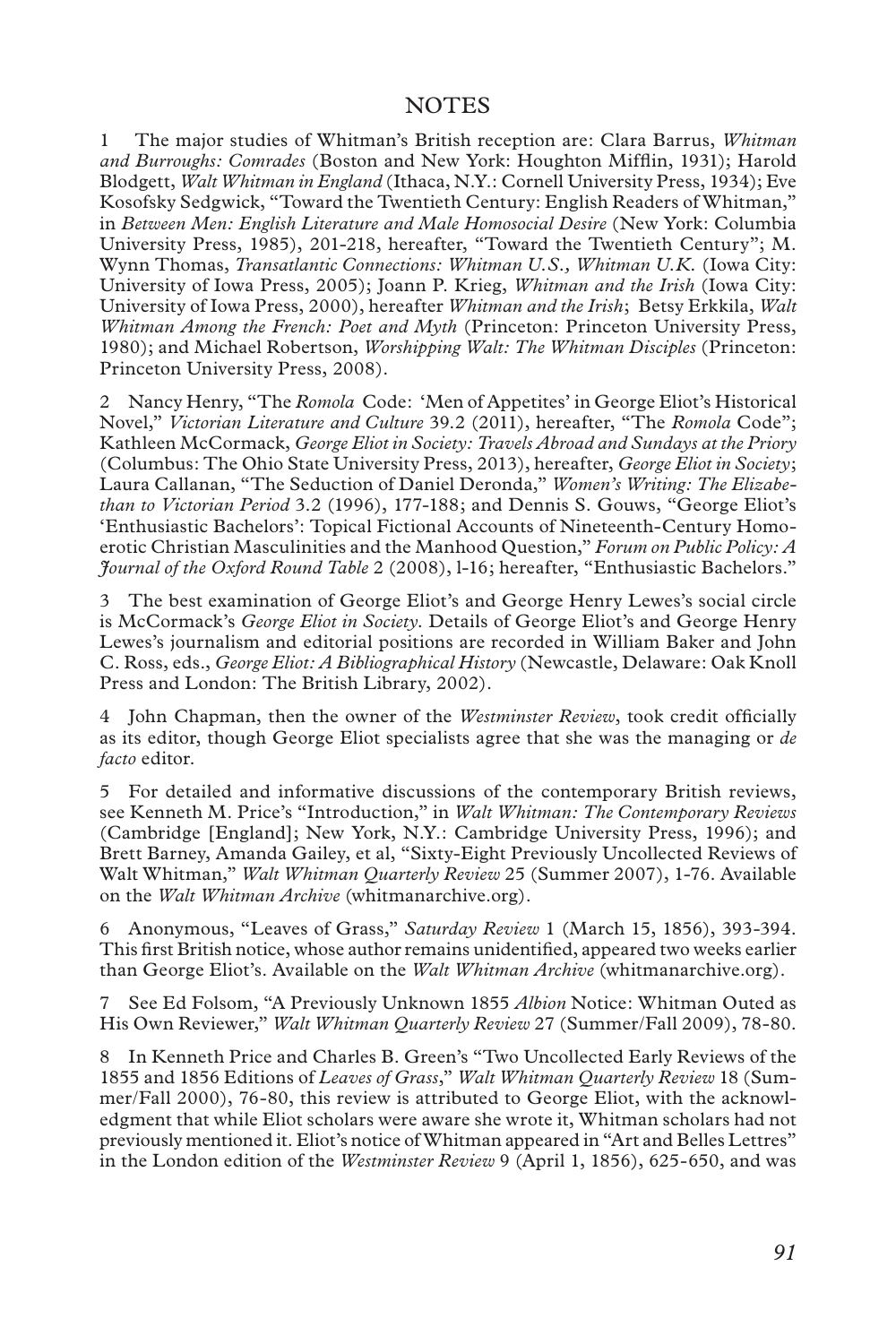reprinted in the *Westminster Review* (American Edition) 42, no. 2 (April 1856), 343- 356. Eliot's review is available on the *Walt Whitman Archive* (whitmanarchive.org).

9 The injustice of social prejudice was a personal frustration for Eliot during the time she was writing this review, for after freely traveling together in Germany, she and Lewes had returned to conservative Victorian England to live together unmarried and found themselves the center of a whirlwind of scandal. In September 1855, she wrote a now-famous letter to her former best friend, Cara Bray, defending her disreputable behavior as "serious," not flighty: "Women who are satisfied with such [loose] ties do *not* act as I have done—they obtain what they desire and are still invited to dinner." In January 1856, the loss of Cara's friendship was still painful, as her letter to Cara's husband Charles Bray suggests. See, for example, George Eliot's letters "To Mrs. Charles Bray, 4 September [1855]" and "To Charles Bray, 1 January 1856," in *Selections from George Eliot's Letters*, ed. Gordon S. Haight (New Haven: Yale University Press, 1985), 151-154; hereafter, *Selections from George Eliot's Letters*.

10 "This information appears at the beginning of Eliot's review article, "The Antigone and Its Moral," *Leader* 7, no. 314 [March 29, 1856], 306.

11 For a nuanced discussion of Eliot's philosophy as expressed in "The Antigone and Its Moral," see Kathryn Brigger Kruger's "'The Antigone and its Moral': George Eliot's Antigonean Considerations," *The George Eliot Review* 43 (2012), 69-80.

12 Reprinted in *Essays of George Eliot,* ed. Thomas Pinney (New York: Columbia University Press, 1963), 261-265*;* hereafter, *Essays*.

13 "Transatlantic Latter-Day Poetry." *Leader* 7 (June 7, 1856), 547-548. Available on the *Walt Whitman Archive* (whitmanarchive.org).

14 Walt Whitman, *Leaves of Grass* (1855), 29. Available on the *Walt Whitman Archive*  (whitmanarchive.org).

15 Brett Barney, Amanda Gailey, et al., "Sixty-Eight Previously Uncollected Reviews of Walt Whitman," *Walt Whitman Quarterly Review* 25, (Summer/Fall 2007), 1-76. Based on this research (conducted during my tenure as an editorial assistant at the *Walt Whitman Archive,* 2008-2012), the *Whitman Archive*'s attribution for this review was updated on October 3, 2009, to "George Henry Lewes or George Eliot."

16 Edward Dowden, "Addenda: English Critics on Walt Whitman," in Richard Maurice Bucke, *Walt Whitman* (Philadelphia: Wilson & McCormick, 1884), 236-255.

17 For example, an article entitled "Ruskin's Lectures" (*Leader*, 5 [June 10, 1854], 545-546) is identified by Gordon S. Haight "as one which [Lewes] was supposed to write, but that in fact George Eliot wrote when Lewes was taken ill in the late spring of 1854"; *George Eliot: A Biography*. (New York: Oxford University Press, 1968), 144; hereafter, *George Eliot: A Biography*.

18 "To Charles Bray, 6 June 1856," in *George Eliot Letters*, 9 vols., ed. Gordon S. Haight (New Haven and London: Yale UP and Oxford University Press, 1955), 2:252-253; hereafter, *GEL*.

19 Eliot's periodical contributions (including more than twenty articles and reviews published in the *Leader* between 1854-1856, two long essays and seven successive "Belles Lettres" reviews published in the *Westminster Review* in 1855-1856, two articles in *Fraser's Magazine* in June and July 1855, and three in *Saturday Review* in April, May, and September 1856) are documented in Baker and Ross, *A Bibliographical History*. Although Lewes was a regular *Leader* contributor, in spring and summer of 1854, for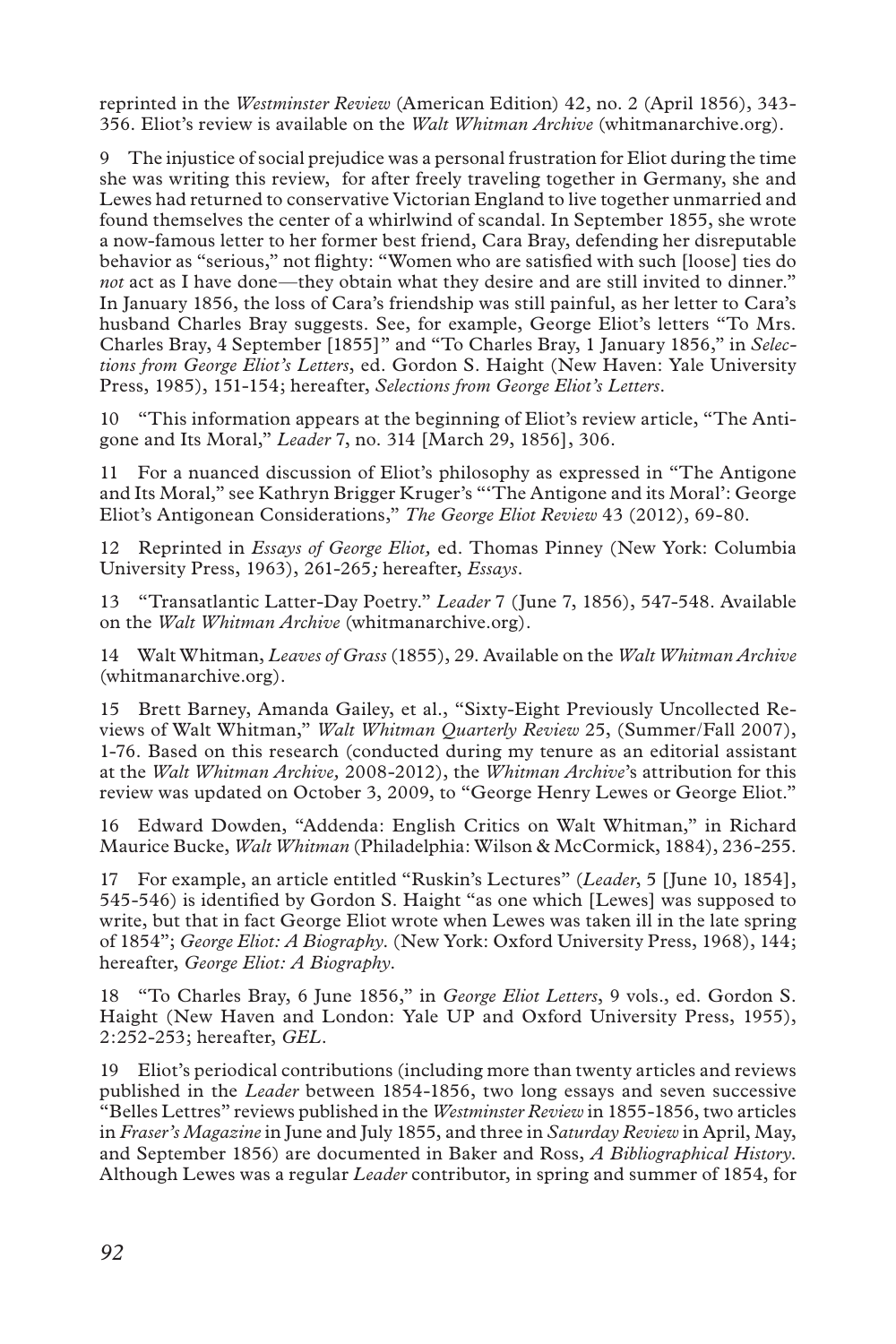example, Eliot wrote all his regular columns because he was ill and ordered to take a "rest cure" (Baker and Ross 421). Baker's and Ross' finding suggests there was a precedent for Eliot taking over for Lewes again in the spring of 1856. Furthermore, from 1865-1868, when Lewes acted as adviser for George Smith's *Pall Mall Gazette* and as editor of the *Fortnightly Review*, Eliot contributed four articles to the former and two to the latter "to support him"; there are no indications that she was paid for these contributions (Baker and Ross 419).

20 On the contrary, in a personal email exchange (February 14, 2012), Professor Baker warmly encouraged this research and suggested possible sources of further information.

21 Pinney observes, "The books she reviewed for the *Leader* she was often able to notice a second time in her 'Belle Lettres' review for the *Westminster*; by this convenient device her work was made to yield double returns, though…she was always careful to avoid repeating herself in form if not in substance." In his introduction to his *Essays of George Eliot*, Pinney claims Eliot wrote thirty-three articles for the *Leader*, nine of which are reprinted in this collection. In his comments on Eliot's essay "The Natural History of German Life," *Westminster Review* (July 18, 1856), which began as a review of Wilhelm von Riel's books, Pinney mentions her April 1856 review of Ruskin's *Modern Painters III* (the review in which she also mentions Whitman) (5, 266).

22 Haight attributes this review to Eliot in *George Eliot: A Biography*, 144.

23 Haight, "To Barbara Leigh Smith, 13 June 1856," *Selections from George Eliot's Letters*, 155-156.

24 Rufus Wilmot Griswold, ed., *The Poets and Poetry of America* (Philadelphia: Carey and Hart, 1848).

25 Eliot mentions working on Griswold in her journal and notes that she completed her review on February 19, 1856 (Margaret Harris and Judith Johnson, eds., *The Journals of George Eliot* [Cambridge: Cambridge University Press, 1998], 59). This resulting article was published as "The Poets and Poetry of America," *Leader* 7 (March 1, 1856), 306. Soon after, Eliot published "The Antigone and Its Moral" in the *Leader*  Clearly, Eliot was a very frequent—if not a "regular"—reviewer for the *Leader* in 1856.

26 Susan Belasco, "The Poetry Marketplace of Antebellum America," in *Leaves of Grass: The Sesquicentennial Essays*, ed. Susan Belasco, Ed Folsom, Kenneth M. Price (Lincoln: University of Nebraska Press, 2008), 184.

27 Kenneth M. Price, in *Walt Whitman: The Contemporary Reviews* (Cambridge: Cambridge University Press, 1996), attaches an editorial note to the review translating Griswold's Latin phrase as "that horrible sin not to be named among Christians." Griswold's review, published November 10, 1855, in the New York *Criterion*, is available on the *Walt Whitman Archive* (whitmanarchive.org).

28 See Kenneth M. Price, *To Walt Whitman, America* (Chapel Hill: University of North Carolina Press, 2004), especially chapter four, "Transatlantic Homoerotic Whitman," in which Price notes that the British recognized the homosexual elements of Whitman's poetry long before Americans did.

29 Heather Morton, "Democracy, Self-Reviews and the 1855 *Leaves of Grass*," *Virginia Quarterly Review* 8 (Spring 2005), 229-243.

30 For example, in reference to the formation of groups of like-minded men in Britain in the 1870s, Joann Krieg notes, "Among the English writers and critics of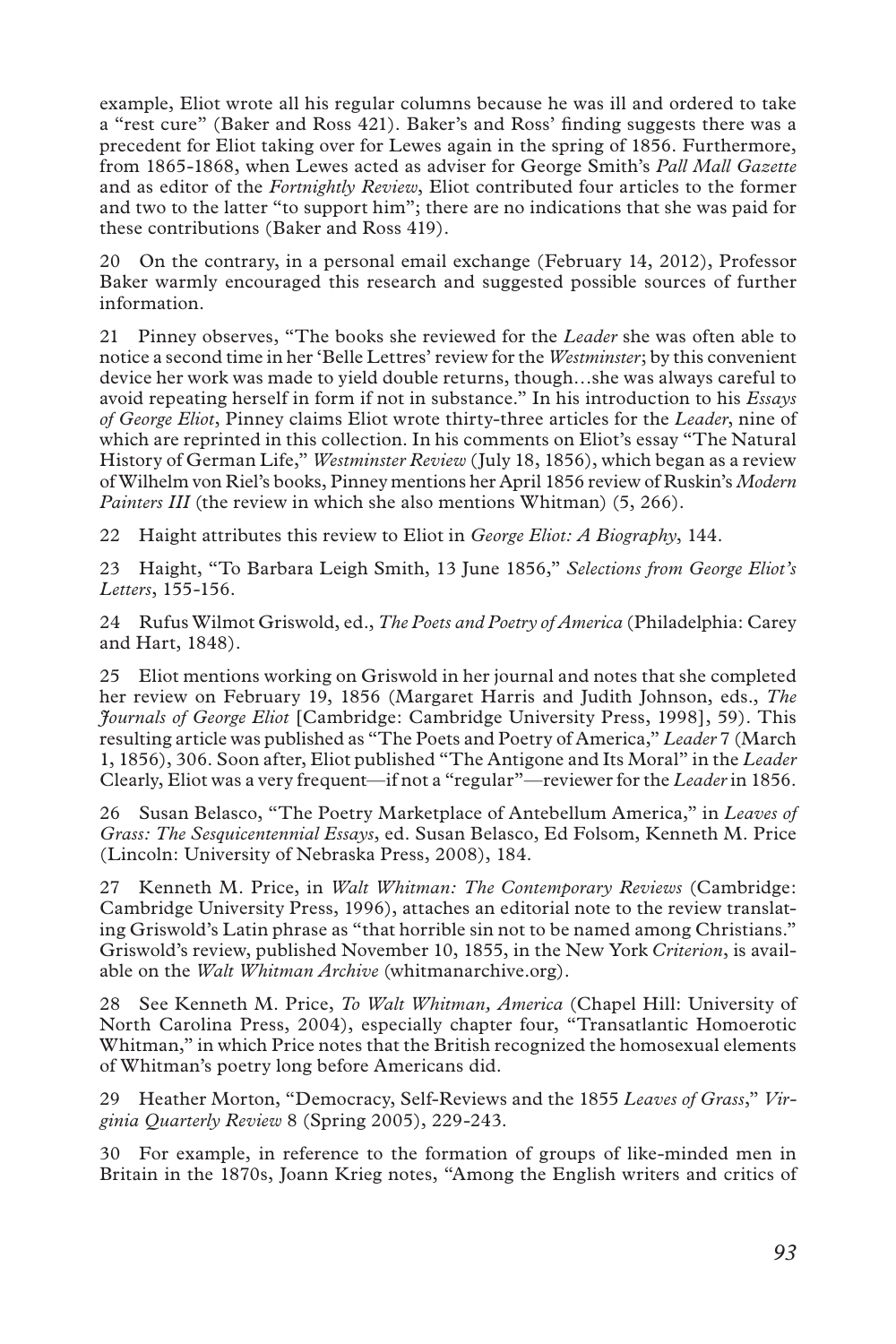the time, references to things 'Greek' in literature were often coded references to homosexuality, a word that had not yet come into being." In addition to John Addington Symonds' suspicions about Whitman, Krieg adds, "Wilde's use of the term ["Greek"] to describe Whitman's poetry may indicate that he had already formed an opinion as to the poet's sexuality" (*Whitman and the Irish* 169). Available on the *Walt Whitman Archive* (whitmanarchive.org).

31 Rosemary Ashton, *142 Strand: A Radical Address in Victorian London,* (London: Chatto & Windus, 2006), 119, 305.

32 The first British *Leaves* review in the *Saturday Review*, for example, describes the notices glued into the book. This review also quotes Emerson's letter in its entirety, along with selections from other American notices that had been pasted into the volumes distributed in England. Anonymous, "Leaves of Grass," *Saturday Review* 1 (March 15, 1856), 393-394. Available on the *Walt Whitman Archive* (whitmanarchive. org). Many other British reviews state, most with incredulity, that Ralph Waldo Emerson personally endorsed *Leaves of Grass*.

33 A majority of contemporary British reviews, both positive and negative, mention Emerson's letter of recommendation. See Kenneth M. Price's *Walt Whitman: The Contemporary Reviews*, or search all reviews of Whitman's work at the *Walt Whitman Archive* (whitmanarchive.org).

34 George Eliot to Sara Hennell, July 14, 1848: "I have seen Emerson—the first *man* I have ever seen" (*GEL* 1:270-271). Gordon Haight adds that Emerson "was much struck with" George Eliot and remarked, "'That lady has a calm, serious soul,' –and regretted very much he had no more time to stay amongst us" (*GEL* 1:271n6).

35 According to Jerome Loving, "It was during his lecture on 'The Times' in New York City in March of 1842 that Emerson first came in contact with Whitman, who heard him deliver 'Nature and the Powers of the Poet.' As editor of the New York *Aurora*, Whitman wrote that Emerson's lecture was one of the richest and most beautiful compositions he had ever heard anywhere, at any time"; see "Emerson, Ralph Waldo [1809-1882]," in *Walt Whitman: An Encyclopedia* (New York: Garland Publishing, 1998), reproduced on the *Walt Whitman Archive* (whitmanarchive.org).

36 Conway moved to London in 1863, where he met and shared his enthusiasm for Whitman with a number of Whitman's early British supporters, including Lewes, who was instrumental in getting Conway's essays about Whitman printed in the *Leader* and the *Fortnightly Review*. Another connection between Whitman, Lewes, and Conway was William Bell Scott, a poet, painter, and fervent admirer of P. B. Shelley, whom all three men idolized. Details about Bell Scott's intense friendship with Lewes are detailed in his review of Sir Walter Scott's "Chorea Sancti Viti" in the July 5, 1851, *Leader*, in which he reminisces about their youthful friendship and their ambitions to become great philosophers. William Bell Scott purchased and distributed the 1855 edition of *Leaves of Grass* to his friends, including Conway, the Rossettis, and very likely to Lewes and Eliot.

37 Rousseau's confessions of unusual sexual preferences can seem surprisingly explicit even today.

38 Roger Asselineau, in "When Walt Whitman was a Parisian," (*Mickle Street Review* 9 [Part 2, 1988], 30-34), suggests that Whitman deeply sympathized with the French both for political reasons and for their frankness about sexual matters. In *With Walt Whitman in Camden* (*WWC*), Horace Traubel reports that Whitman told him, "I never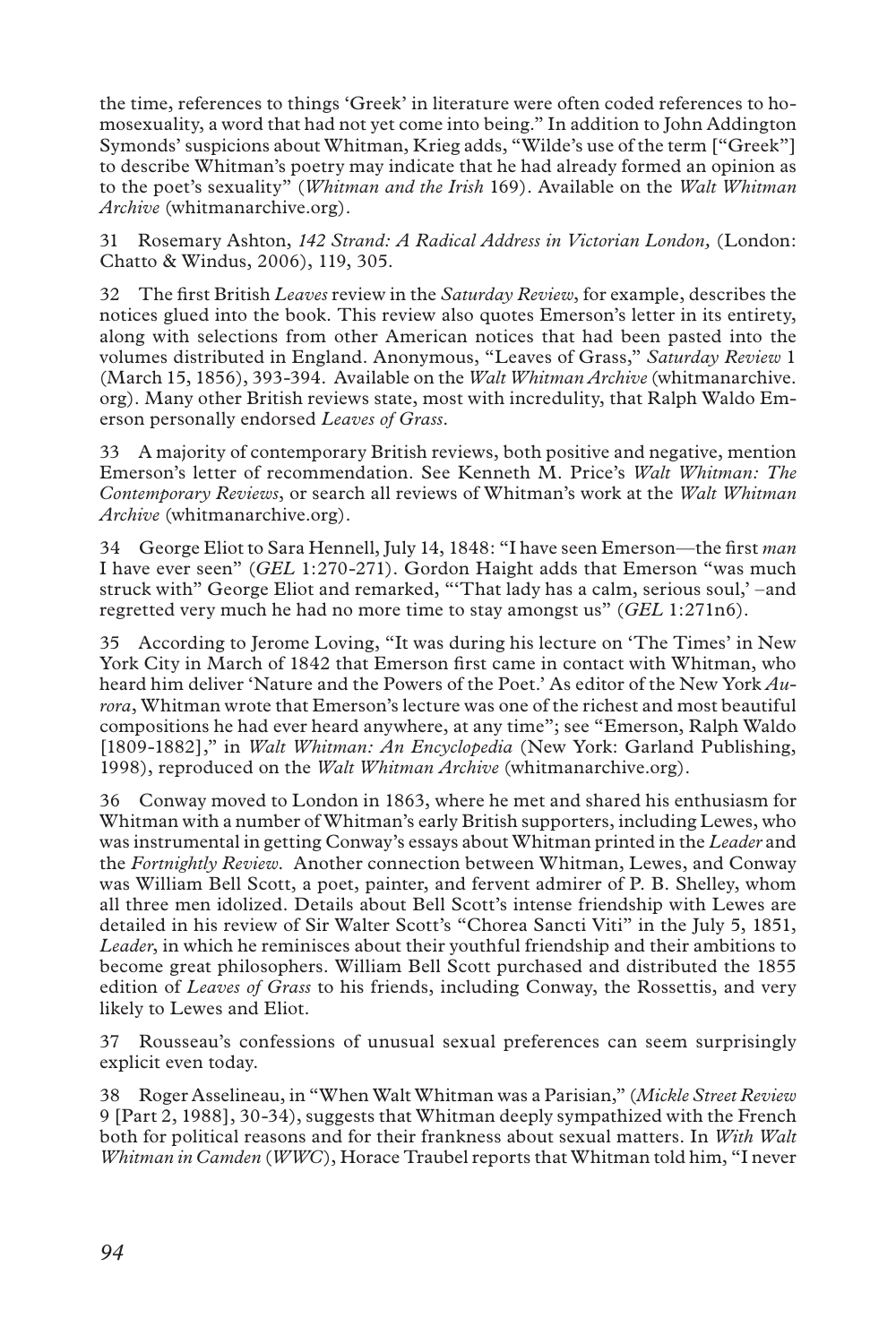took any stock in the ordinary disposition to cry down French life" (*WWC* 5: 349). On another occasion, he added, "I am aware of what our Puritans think of the French; it counts for little with me.…[t]he main difference between us and the French in sex directions is their frankness as opposed to our hypocrisy" *(WWC* 4:218). Traubel, *With Walt Whitman in Camden*, Vol. 4, ed. Sculley Bradley (Philadelphia: University of Pennsylvania Press, 1953); Vol. 5, ed. Gertrude Traubel (Carbondale: Southern Illinois University Press, 1964).

39 Whether the first edition of *Leaves of Grass* was bolder or tamer than the 1860 edition is still being debated by scholars of Whitman's sexuality. See, for example, Betsy Erkkila, "Songs of Male Intimacy and Love: An Afterword" in *Walt Whitman's Songs of Male Intimacy and Love: 'Live Oak, with Moss' and 'Calamus'* (Iowa City: University of Iowa Press, 2011), 99-162, where she elucidates both sides of the debate and provides extensive references for those critics currently engaging in this ongoing conversation.

40 Eliot refers to "the iron mask of my incognito" which prevents her from responding personally to Charles Dickens' praise of her fiction (Haight, *GEL* 2:424).

41 It is generally agreed among scholars of George Eliot that the most penetrating analysis of her correspondence is Rosemarie Bodenheimer's *The Real Life of Mary Ann Evans: George Eliot, Her Letters and Fiction* (Ithaca: Cornell University Press, 1996); hereafter, *The Real Life*. Even the newest biography of George Eliot, Nancy Henry's *The Life of George Eliot* (Malden, MA: Wiley-Blackwell, 2012), relies on Bodenheimer's analysis as a foundational study for all subsequent interpretations of Eliot's writing; hereafter, *The Life of George Eliot*.

42 Although it is not the intent of this essay to determine whether or which of these individuals expressed same-sex desire, the study of their associations has revealed that many of these men who supported Whitman in Britain and were friends of Lewes and Eliot seem to have formed the kind of subcultural affiliation envisioned by Eve Kosofsky Sedgwick, in which *Leaves of Grass* and photos of the poet functioned as an implicit conduit between members ("Toward the Twentieth Century" 205). Kathleen McCormack in *George Eliot in Society* lists many of these same men as visitors to Eliot's and Lewes's famous Sundays at the Priory during the 1860s and 1870s. See especially the subsection of Chapter Four titled "Gay and Lesbian Guests: 'Unknown Struggles of the Soul'" (92-106). According to McCormack, many of these men, along with a number of female friends of Eliot and Lewes, were members of the group she identifies as "gay and lesbian guests [that] made up a group of significant size" (80). Linda Dowling in *Hellenism and Homosexuality in Victorian Oxford* (Ithaca: Cornell University Press, 1994) has demonstrated that Greek culture was another "homosexual code" in the nineteenth century.

43 William Michael Rossetti, ed., *Poems by Walt Whitman,* (London: J. C. Hotten, 1868). Available on the *Walt Whitman Archive* (whitmanarchive.org). The censored poems were not necessarily the ones that could be deemed homoerotic. In fact, the poems depicting male affection were less likely to be censored by Rossetti, because they were thought generally to be less offensive than the frankly sexual male-female poems.

44 Just as Lewes's and Eliot's roles in Whitman's British reception have not been noticed by Whitman scholars, Conway's even more crucial function has been surprisingly underrepresented in Whitman scholarship, although Jerome Loving in *Walt Whitman: The Song of Himself* (Berkeley: University of California Press, 1999) does recognize Conway as one of Whitman's disciples. Without Conway's untiring mediation on behalf of Whitman, the British edition probably would not have come about.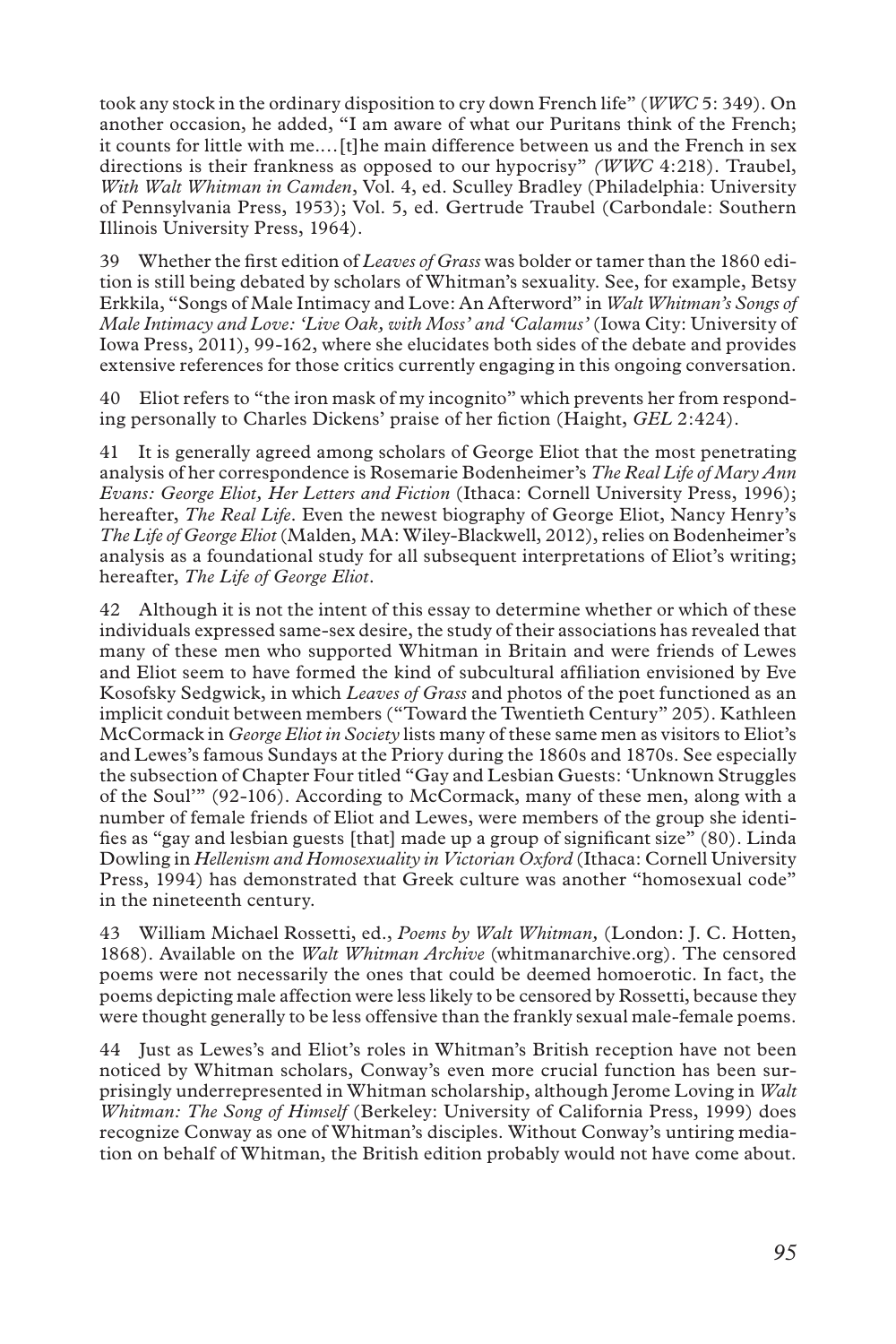45 See Laurel Brake, Marysa Demoor, et al., "Rossetti, William Michael" in *Dictionary of Nineteenth-Century Journalism in Great Britain and Ireland* (London: British Library and University of Chicago Press, 2009).

46 See Whitman's 1889 remarks on Rossetti's "expurgation" and on Emerson's similar attempts to censor Whitman's poetry in Traubel's *With Walt Whitman in Camden* (*WWC*), 4:29-30, in the searchable complete edition available on the *Walt Whitman Archive*.

47 It was Conway who recruited publisher John Camden Hotten and the Whitman admirer William Michael Rossetti to edit a British edition of Whitman's poems, as Rossetti explains in his article "Walt Whitman's Poems" (London *Chronicle* [July 6, 1867], 352–354). For the reputation of Hotten, the Conway-Hotten-Rossetti relationship, and the publication history of the British edition of Whitman's poems, see Morton D. Paley's "John Camden Hotten and the First British Editions of Walt Whitman—'A Nice Milky Cocoa-Nut,'" *Publishing History* 6 (1980), 5-35.

48 See Dowden's essay on Whitman, "The Poetry of Democracy: Walt Whitman," *Westminster Review* 96 (July 1871), 33-68. Available on the *Walt Whitman Archive*  (whitmanarchive.org).

49 Harold Blodgett, "Whitman and Dowden," *American Literature* 1 (May 1929), 171-182.

50 Dowden's "George Eliot" was published in the *Contemporary Review* 20 (August 1872), 403.

51 Anne Gilchrist's "An Englishwoman's Estimate of Walt Whitman" was published in the [Boston] *Radical* 7 (May 1870), 345-359. Her letters to and from Whitman are available at the *Walt Whitman Archive* (whitmanarchive.org).

52 Mathilde Blind discusses the friendship between George Eliot and Anne Gilchrist in *George Eliot: A Biography* (Boston: Roberts Brothers, 1883); hereafter, *A Biography*.

53 Elizabeth Porter Gould speculates that Anne Gilchrist probably introduced the works of Whitman to Eliot in *Anne Gilchrist and Walt Whitman* (1900), 34.

54 Kathleen McCormack recounts the purposes for which the Sunday Afternoons were orchestrated: "for the substantial gay and lesbian contingent, for the literary self-promotion George Eliot—and even more actively, Lewes—engaged in Sunday after Sunday; for the usefulness of the gatherings in furthering Lewes's scientific/ psychological interests; for the liveliness provided by the circulation of Lewes himself; for the occasional musical recital; or for the amount of publishing business conducted among the guests, the majority of whom—as editors, authors, reviewers, and fiction writers—had some connection with one or more Victorian periodicals" (*George Eliot in Society* 3).

55 *George Eliot: Interviews and Recollection*, ed. K. K. Collins (New York: St. Martin's Press, 2010), 91-92.

56 As an aside, it is interesting to note that George Eliot must have obtained Rossetti's 1868 British edition of *Leaves of Grass* because the lines she quotes were not included in the 1855 edition that she reviewed.

57 [Anonymous], "Walt Whitman," *The Saturday Review* (March 18, 1876), 360–361. Available on the *Walt Whitman Archive* (whitmanarchive.org). This review is accompanied by the following note by *Archive* staff, which provides some details